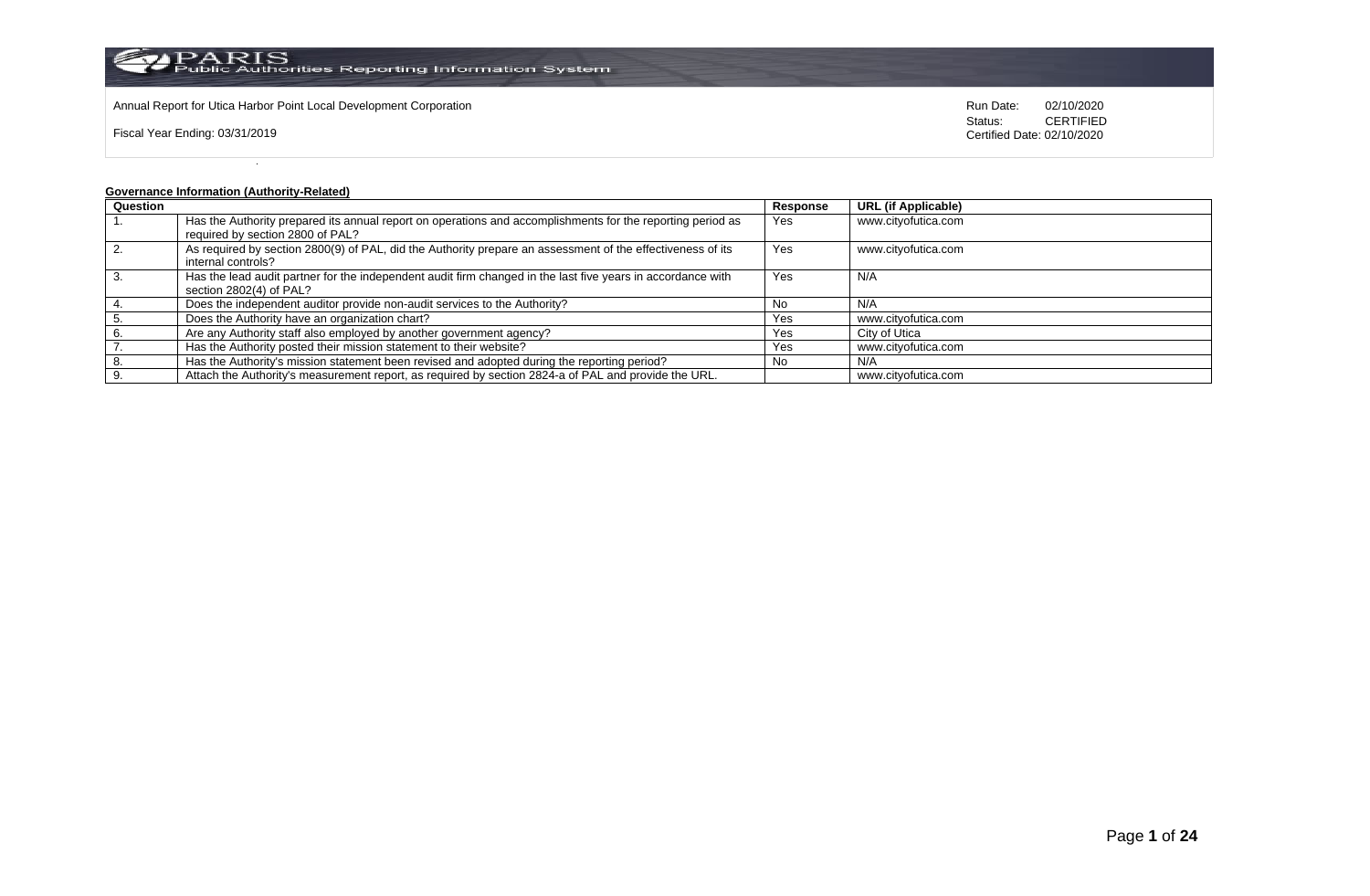Annual Report for Utica Harbor Point Local Development Corporation **Run Date:** 02/10/2020 Run Date: 02/10/2020

Fiscal Year Ending: 03/31/2019

Status: **CERTIFIED** Certified Date: 02/10/2020

## **Governance Information (Board-Related)**

| Question |                                                                                                             | Response | <b>URL (If Applicable)</b> |
|----------|-------------------------------------------------------------------------------------------------------------|----------|----------------------------|
|          | Has the Board established a Governance Committee in accordance with Section 2824(7) of PAL?                 | Yes      | N/A                        |
| 2.       | Has the Board established an Audit Committee in accordance with Section 2824(4) of PAL?                     | Yes      | N/A                        |
| 3.       | Has the Board established a Finance Committee in accordance with Section 2824(8) of PAL?                    | Yes      | N/A                        |
| 4.       | Provide a URL link where a list of Board committees can be found (including the name of the committee and   |          | www.cityofutica.com        |
|          | the date established):                                                                                      |          |                            |
| 5.       | Does the majority of the Board meet the independence requirements of Section 2825(2) of PAL?                | Yes      | N/A                        |
| 6.       | Provide a URL link to the minutes of the Board and committee meetings held during the covered fiscal year   |          | www.cityofutica.com        |
|          | Has the Board adopted bylaws and made them available to Board members and staff?                            | Yes      | www.cityofutica.com        |
| 8.       | Has the Board adopted a code of ethics for Board members and staff?                                         | Yes      | www.cityofutica.com        |
| 9.       | Does the Board review and monitor the Authority's implementation of financial and management controls?      | Yes      | N/A                        |
| 10.      | Does the Board execute direct oversight of the CEO and management in accordance with Section 2824(1) of     | Yes      | N/A                        |
|          | PAL?                                                                                                        |          |                            |
| 11.      | Has the Board adopted policies for the following in accordance with Section 2824(1) of PAL?                 |          |                            |
|          | Salary and Compensation                                                                                     | Yes      | N/A                        |
|          | Time and Attendance                                                                                         | Yes      | N/A                        |
|          | <b>Whistleblower Protection</b>                                                                             | Yes      | N/A                        |
|          | Defense and Indemnification of Board Members                                                                | Yes      | N/A                        |
| 12.      | Has the Board adopted a policy prohibiting the extension of credit to Board members and staff in accordance | Yes      | N/A                        |
|          | with Section 2824(5) of PAL?                                                                                |          |                            |
| 13.      | Are the Authority's Board members, officers, and staff required to submit financial disclosure forms in     | Yes      | N/A                        |
|          | accordance with Section 2825(3) of PAL?                                                                     |          |                            |
| 14.      | Was a performance evaluation of the board completed?                                                        | Yes      | N/A                        |
| 15.      | Was compensation paid by the Authority made in accordance with employee or union contracts?                 | No       | N/A                        |
| 16.      | Has the board adopted a conditional/additional compensation policy governing all employees?                 | No       |                            |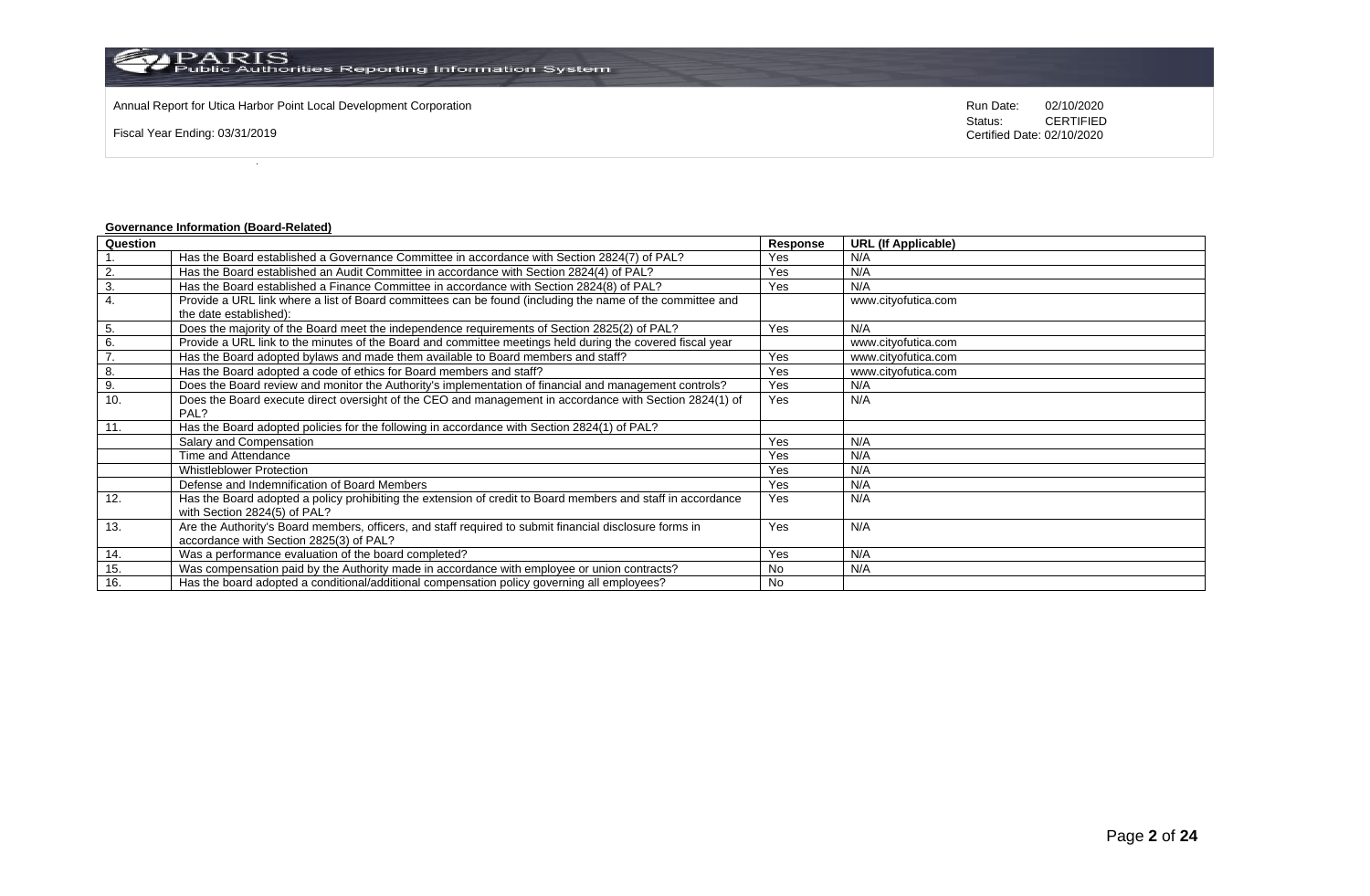

Annual Report for Utica Harbor Point Local Development Corporation **Run Date:** 02/10/2020 Run Date: 02/10/2020

Fiscal Year Ending: 03/31/2019

Status: **CERTIFIED** Certified Date: 02/10/2020

## **Board of Directors Listing**

 $\sim$ 

| <b>Name</b>                    | Benedetto, Diane    | Nominated By                          | Local     |
|--------------------------------|---------------------|---------------------------------------|-----------|
| <b>Chair of the Board</b>      | No.                 | <b>Appointed By</b>                   | Local     |
| If yes, Chair Designated by    |                     | <b>Confirmed by Senate?</b>           | N/A       |
| <b>Term Start Date</b>         | 1/11/2017           | Has the Board Member/Designee         | No        |
|                                |                     | Signed the Acknowledgement of         |           |
|                                |                     | <b>Fiduciary Duty?</b>                |           |
| <b>Term Expiration Date</b>    | Ex-Officio          | <b>Complied with Training</b>         | <b>No</b> |
|                                |                     | <b>Requirement of Section 2824?</b>   |           |
| <b>Title</b>                   | Member - non voting | Does the Board Member/Designee        | No        |
|                                |                     | also Hold an Elected or Appointed     |           |
|                                |                     | <b>State Government Position?</b>     |           |
| Has the Board Member Appointed | <b>No</b>           | Does the Board Member/Designee        | No        |
| a Designee?                    |                     | also Hold an Elected or Appointed     |           |
|                                |                     | <b>Municipal Government Position?</b> |           |
| <b>Designee Name</b>           |                     | Ex-Officio                            | Yes       |

| Name                                                                  | Brodock, Barb                | Nominated By                                                                                                               | Local    |
|-----------------------------------------------------------------------|------------------------------|----------------------------------------------------------------------------------------------------------------------------|----------|
| <b>Chair of the Board</b>                                             | No                           | <b>Appointed By</b>                                                                                                        | Local    |
| If yes, Chair Designated by                                           |                              | <b>Confirmed by Senate?</b>                                                                                                | N/A      |
| <b>Term Start Date</b>                                                | 3/22/2016                    | Has the Board Member/Designee<br>Signed the Acknowledgement of<br><b>Fiduciary Duty?</b>                                   | Yes      |
| <b>Term Expiration Date</b>                                           | <b>Pleasure of Authority</b> | <b>Complied with Training</b><br><b>Requirement of Section 2824?</b>                                                       | Yes      |
| <b>Title</b>                                                          |                              | Does the Board Member/Designee<br>also Hold an Elected or Appointed<br><b>State Government Position?</b>                   | No       |
| Has the Board Member Appointed<br>a Designee?<br><b>Designee Name</b> |                              | Does the Board Member/Designee<br>also Hold an Elected or Appointed<br><b>Municipal Government Position?</b><br>Ex-Officio | No<br>No |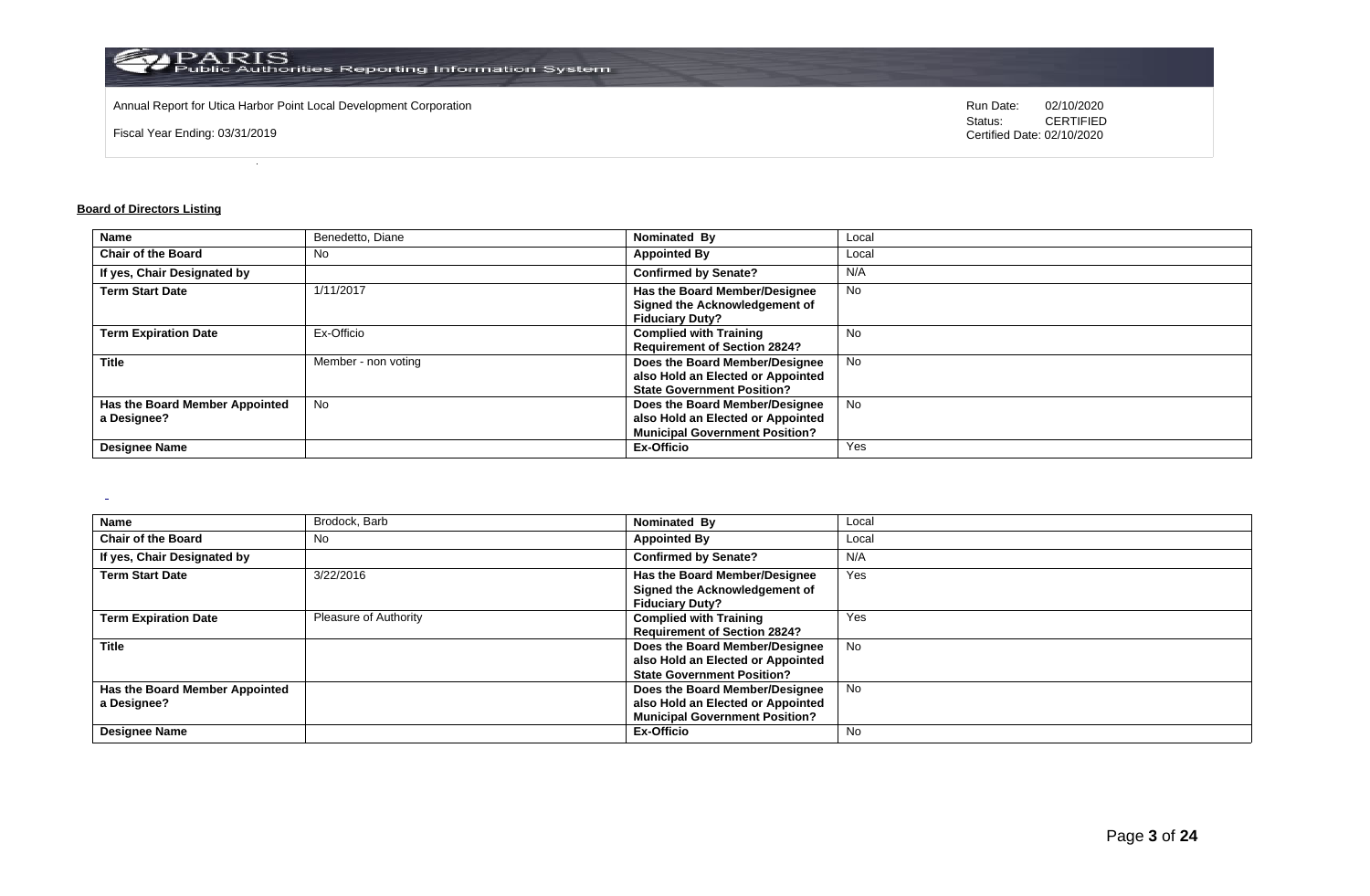

Annual Report for Utica Harbor Point Local Development Corporation **Run Date:** 02/10/2020 Run Date: 02/10/2020

Fiscal Year Ending: 03/31/2019

Status: **CERTIFIED** Certified Date: 02/10/2020

| Name                                          | Brown-DePass, Mary    | Nominated By                                                                                                 | Local     |
|-----------------------------------------------|-----------------------|--------------------------------------------------------------------------------------------------------------|-----------|
| <b>Chair of the Board</b>                     | No                    | <b>Appointed By</b>                                                                                          | Local     |
| If yes, Chair Designated by                   |                       | <b>Confirmed by Senate?</b>                                                                                  | N/A       |
| <b>Term Start Date</b>                        | 1/2/2012              | <b>Has the Board Member/Designee</b><br>Signed the Acknowledgement of<br><b>Fiduciary Duty?</b>              | Yes       |
| <b>Term Expiration Date</b>                   | Pleasure of Authority | <b>Complied with Training</b><br><b>Requirement of Section 2824?</b>                                         | Yes       |
| <b>Title</b>                                  |                       | Does the Board Member/Designee<br>also Hold an Elected or Appointed<br><b>State Government Position?</b>     | <b>No</b> |
| Has the Board Member Appointed<br>a Designee? |                       | Does the Board Member/Designee<br>also Hold an Elected or Appointed<br><b>Municipal Government Position?</b> | No.       |
| <b>Designee Name</b>                          |                       | Ex-Officio                                                                                                   | No.       |

 $\sim$ 

| <b>Name</b>                    | Colosimo-Testa, Samantha | Nominated By                          | Local |
|--------------------------------|--------------------------|---------------------------------------|-------|
| <b>Chair of the Board</b>      | No                       | <b>Appointed By</b>                   | Local |
| If yes, Chair Designated by    |                          | <b>Confirmed by Senate?</b>           | N/A   |
| <b>Term Start Date</b>         | 1/2/2012                 | Has the Board Member/Designee         | Yes   |
|                                |                          | Signed the Acknowledgement of         |       |
|                                |                          | <b>Fiduciary Duty?</b>                |       |
| <b>Term Expiration Date</b>    | Ex-Officio               | <b>Complied with Training</b>         | Yes   |
|                                |                          | <b>Requirement of Section 2824?</b>   |       |
| Title                          | Member                   | Does the Board Member/Designee        | No.   |
|                                |                          | also Hold an Elected or Appointed     |       |
|                                |                          | <b>State Government Position?</b>     |       |
| Has the Board Member Appointed | No                       | Does the Board Member/Designee        | No    |
| a Designee?                    |                          | also Hold an Elected or Appointed     |       |
|                                |                          | <b>Municipal Government Position?</b> |       |
| <b>Designee Name</b>           |                          | Ex-Officio                            | Yes   |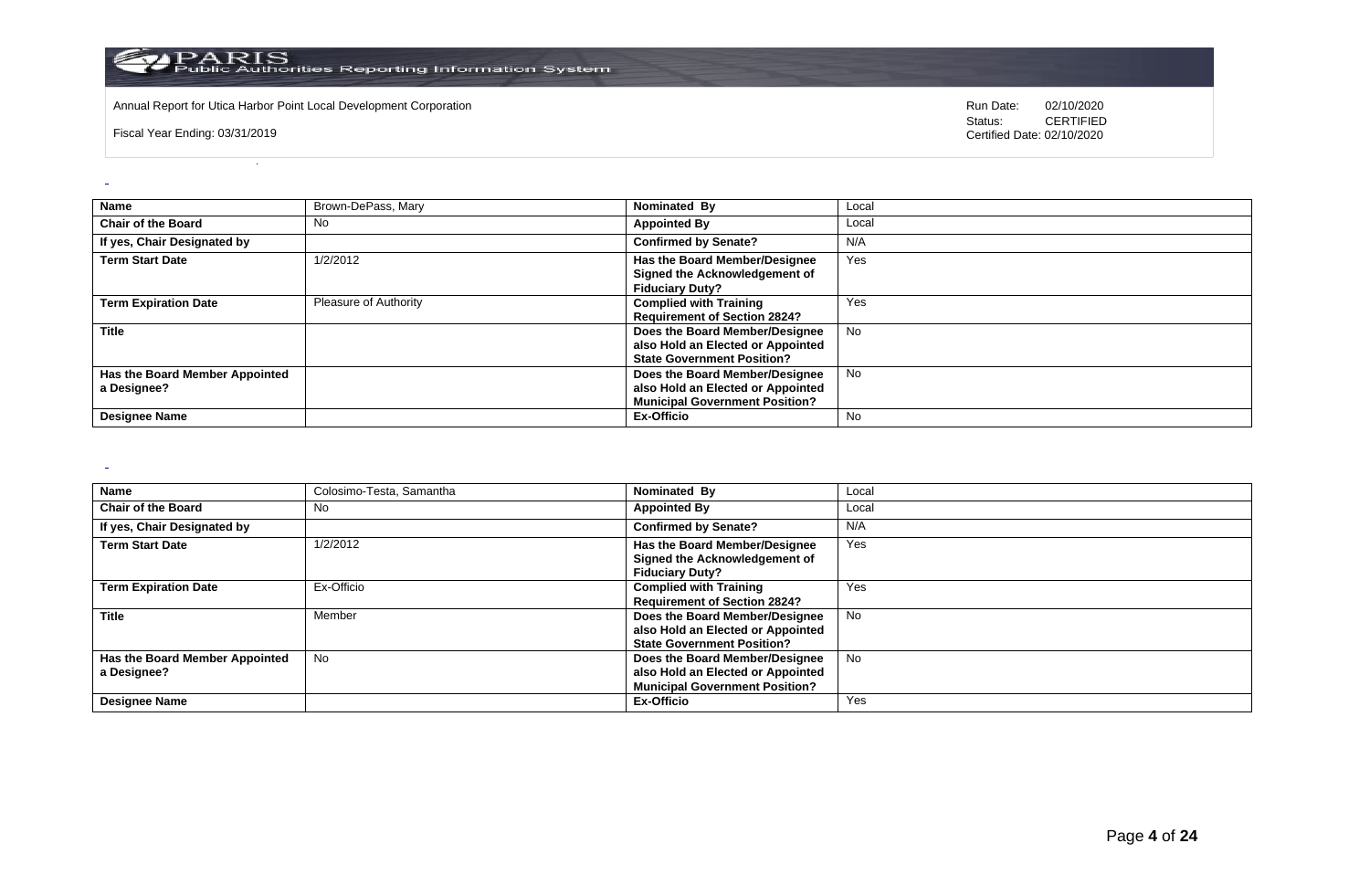

Annual Report for Utica Harbor Point Local Development Corporation **Run Date:** 02/10/2020 Run Date: 02/10/2020

Fiscal Year Ending: 03/31/2019

Status: **CERTIFIED** Certified Date: 02/10/2020

| <b>Name</b>                                   | Dimeo. Steve | Nominated By                                                                                                 | Local     |
|-----------------------------------------------|--------------|--------------------------------------------------------------------------------------------------------------|-----------|
| <b>Chair of the Board</b>                     | No           | <b>Appointed By</b>                                                                                          | Local     |
| If yes, Chair Designated by                   |              | <b>Confirmed by Senate?</b>                                                                                  | N/A       |
| <b>Term Start Date</b>                        | 1/2/2012     | <b>Has the Board Member/Designee</b><br>Signed the Acknowledgement of<br><b>Fiduciary Duty?</b>              | Yes       |
| <b>Term Expiration Date</b>                   | Ex-Officio   | <b>Complied with Training</b><br><b>Requirement of Section 2824?</b>                                         | No        |
| <b>Title</b>                                  | Member       | Does the Board Member/Designee<br>also Hold an Elected or Appointed<br><b>State Government Position?</b>     | <b>No</b> |
| Has the Board Member Appointed<br>a Designee? | <b>No</b>    | Does the Board Member/Designee<br>also Hold an Elected or Appointed<br><b>Municipal Government Position?</b> | No.       |
| <b>Designee Name</b>                          |              | Ex-Officio                                                                                                   | Yes       |

 $\sim$ 

| <b>Name</b>                    | Ervin, Evon           | Nominated By                          | Local     |
|--------------------------------|-----------------------|---------------------------------------|-----------|
| <b>Chair of the Board</b>      | No                    | <b>Appointed By</b>                   | Local     |
| If yes, Chair Designated by    |                       | <b>Confirmed by Senate?</b>           | N/A       |
| <b>Term Start Date</b>         | 3/22/2016             | <b>Has the Board Member/Designee</b>  | Yes       |
|                                |                       | Signed the Acknowledgement of         |           |
|                                |                       | <b>Fiduciary Duty?</b>                |           |
| <b>Term Expiration Date</b>    | Pleasure of Authority | <b>Complied with Training</b>         | Yes       |
|                                |                       | <b>Requirement of Section 2824?</b>   |           |
| <b>Title</b>                   |                       | Does the Board Member/Designee        | No        |
|                                |                       | also Hold an Elected or Appointed     |           |
|                                |                       | <b>State Government Position?</b>     |           |
| Has the Board Member Appointed |                       | Does the Board Member/Designee        | <b>No</b> |
| a Designee?                    |                       | also Hold an Elected or Appointed     |           |
|                                |                       | <b>Municipal Government Position?</b> |           |
| <b>Designee Name</b>           |                       | Ex-Officio                            | <b>No</b> |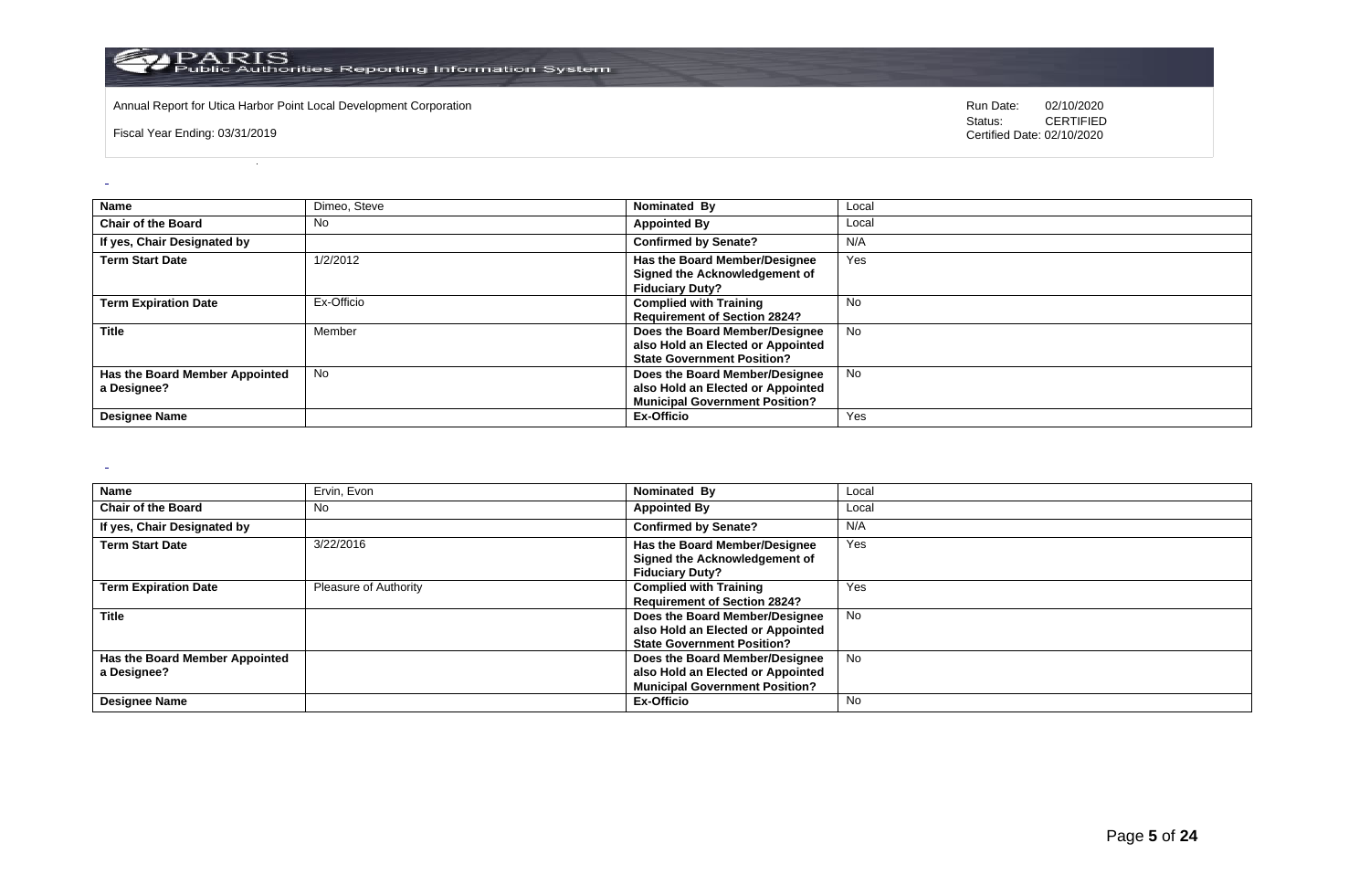

Annual Report for Utica Harbor Point Local Development Corporation **Run Date:** 02/10/2020 Run Date: 02/10/2020

Fiscal Year Ending: 03/31/2019

Status: **CERTIFIED** Certified Date: 02/10/2020

| Name                                          | Gilroy, Jr., Vincent J | Nominated By                                                                                                 | Local     |
|-----------------------------------------------|------------------------|--------------------------------------------------------------------------------------------------------------|-----------|
| <b>Chair of the Board</b>                     | Yes                    | <b>Appointed By</b>                                                                                          | Local     |
| If yes, Chair Designated by                   | Local                  | <b>Confirmed by Senate?</b>                                                                                  | N/A       |
| <b>Term Start Date</b>                        | 1/2/2012               | <b>Has the Board Member/Designee</b><br>Signed the Acknowledgement of<br><b>Fiduciary Duty?</b>              | Yes       |
| <b>Term Expiration Date</b>                   | Pleasure of Authority  | <b>Complied with Training</b><br><b>Requirement of Section 2824?</b>                                         | No        |
| <b>Title</b>                                  |                        | Does the Board Member/Designee<br>also Hold an Elected or Appointed<br><b>State Government Position?</b>     | <b>No</b> |
| Has the Board Member Appointed<br>a Designee? |                        | Does the Board Member/Designee<br>also Hold an Elected or Appointed<br><b>Municipal Government Position?</b> | No.       |
| <b>Designee Name</b>                          |                        | Ex-Officio                                                                                                   | No        |

 $\sim$ 

| <b>Name</b>                    | LoMedico, Jack        | Nominated By                          | Local |
|--------------------------------|-----------------------|---------------------------------------|-------|
| <b>Chair of the Board</b>      | No                    | <b>Appointed By</b>                   | Local |
| If yes, Chair Designated by    |                       | <b>Confirmed by Senate?</b>           | N/A   |
| <b>Term Start Date</b>         | 3/22/2016             | Has the Board Member/Designee         | Yes   |
|                                |                       | Signed the Acknowledgement of         |       |
|                                |                       | <b>Fiduciary Duty?</b>                |       |
| <b>Term Expiration Date</b>    | Pleasure of Authority | <b>Complied with Training</b>         | Yes   |
|                                |                       | <b>Requirement of Section 2824?</b>   |       |
| <b>Title</b>                   |                       | Does the Board Member/Designee        | No    |
|                                |                       | also Hold an Elected or Appointed     |       |
|                                |                       | <b>State Government Position?</b>     |       |
| Has the Board Member Appointed |                       | Does the Board Member/Designee        | No.   |
| a Designee?                    |                       | also Hold an Elected or Appointed     |       |
|                                |                       | <b>Municipal Government Position?</b> |       |
| <b>Designee Name</b>           |                       | Ex-Officio                            |       |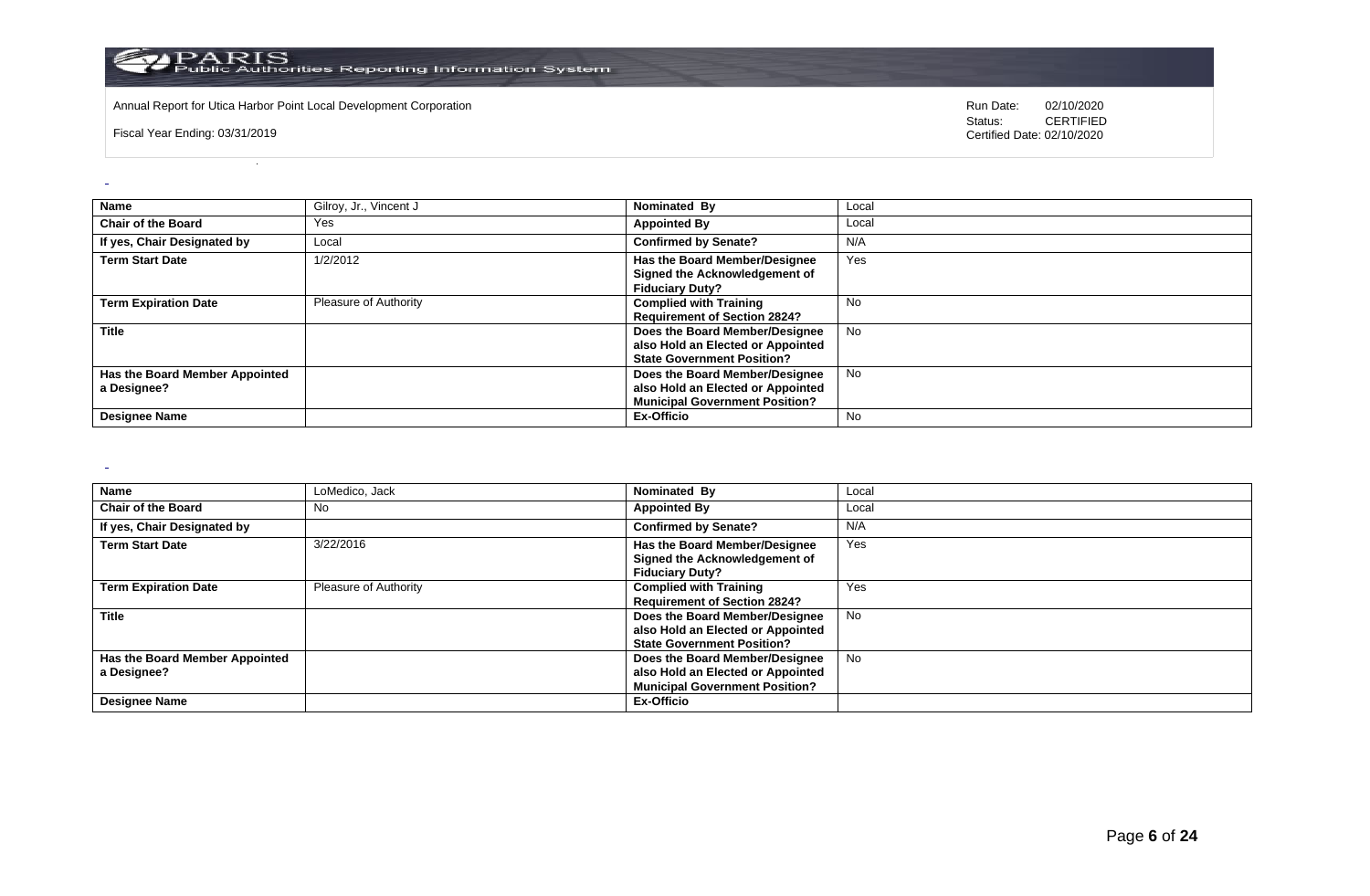

Annual Report for Utica Harbor Point Local Development Corporation **Run Date:** 02/10/2020 Run Date: 02/10/2020

Fiscal Year Ending: 03/31/2019

Status: **CERTIFIED** Certified Date: 02/10/2020

| Name                                          | Pezzolanella, Mike    | Nominated By                                                                                                 | Local     |
|-----------------------------------------------|-----------------------|--------------------------------------------------------------------------------------------------------------|-----------|
| <b>Chair of the Board</b>                     | No                    | <b>Appointed By</b>                                                                                          | Local     |
| If yes, Chair Designated by                   |                       | <b>Confirmed by Senate?</b>                                                                                  | N/A       |
| <b>Term Start Date</b>                        | 3/22/2016             | Has the Board Member/Designee<br>Signed the Acknowledgement of<br><b>Fiduciary Duty?</b>                     | Yes       |
| <b>Term Expiration Date</b>                   | Pleasure of Authority | <b>Complied with Training</b><br><b>Requirement of Section 2824?</b>                                         | No.       |
| <b>Title</b>                                  |                       | Does the Board Member/Designee<br>also Hold an Elected or Appointed<br><b>State Government Position?</b>     | <b>No</b> |
| Has the Board Member Appointed<br>a Designee? |                       | Does the Board Member/Designee<br>also Hold an Elected or Appointed<br><b>Municipal Government Position?</b> | No.       |
| <b>Designee Name</b>                          |                       | Ex-Officio                                                                                                   | No.       |

 $\sim$ 

| <b>Name</b>                    | Thomas, Brian | Nominated By                          | Local |
|--------------------------------|---------------|---------------------------------------|-------|
| <b>Chair of the Board</b>      | No            | <b>Appointed By</b>                   | Local |
| If yes, Chair Designated by    |               | <b>Confirmed by Senate?</b>           | N/A   |
| <b>Term Start Date</b>         | 1/2/2012      | Has the Board Member/Designee         | Yes   |
|                                |               | Signed the Acknowledgement of         |       |
|                                |               | <b>Fiduciary Duty?</b>                |       |
| <b>Term Expiration Date</b>    | Ex-Officio    | <b>Complied with Training</b>         | Yes   |
|                                |               | <b>Requirement of Section 2824?</b>   |       |
| <b>Title</b>                   | Member        | Does the Board Member/Designee        | No    |
|                                |               | also Hold an Elected or Appointed     |       |
|                                |               | <b>State Government Position?</b>     |       |
| Has the Board Member Appointed | No.           | Does the Board Member/Designee        | No.   |
| a Designee?                    |               | also Hold an Elected or Appointed     |       |
|                                |               | <b>Municipal Government Position?</b> |       |
| <b>Designee Name</b>           |               | Ex-Officio                            | Yes   |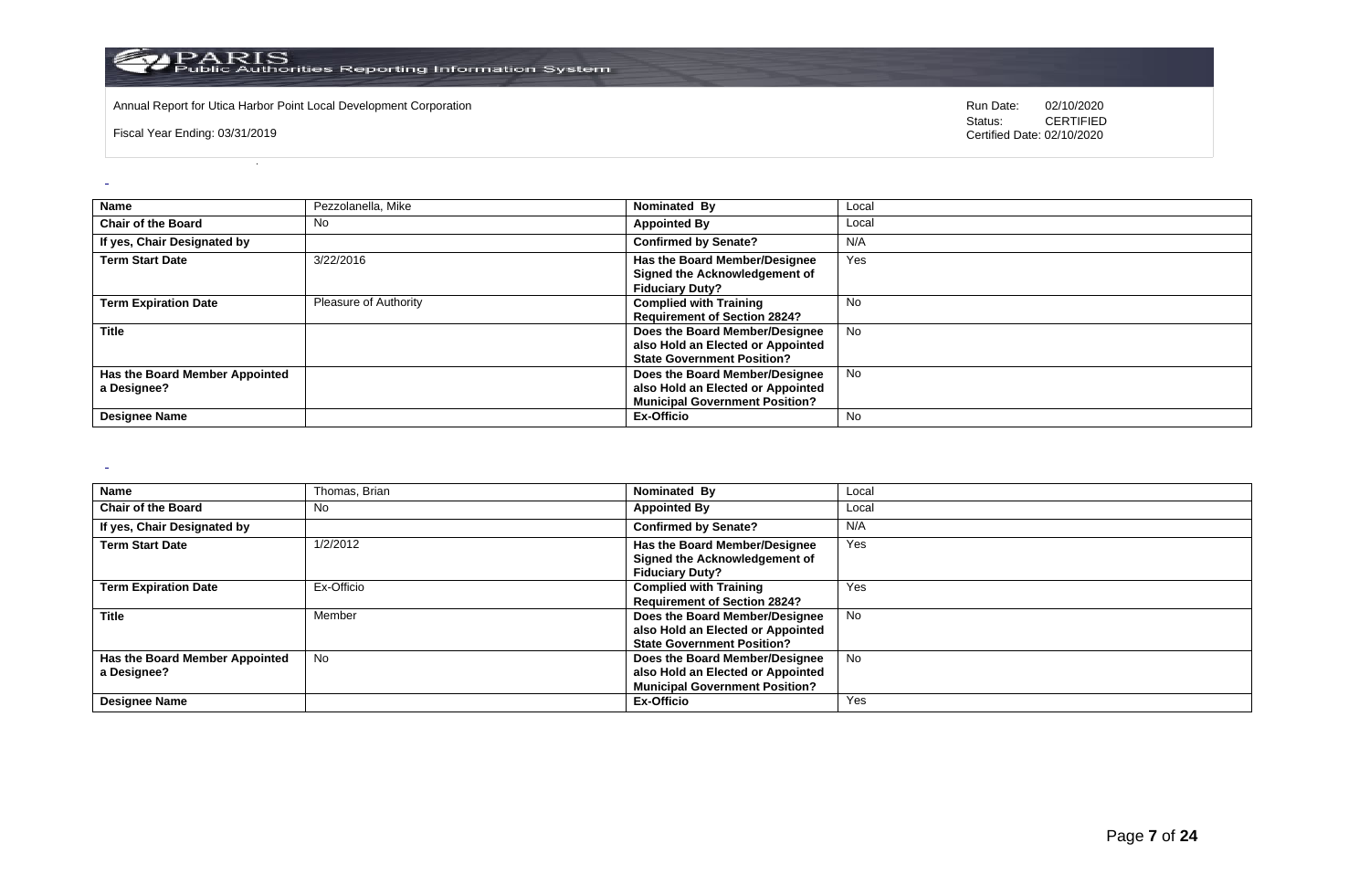

Annual Report for Utica Harbor Point Local Development Corporation **Run Date:** 02/10/2020 Run Date: 02/10/2020

Fiscal Year Ending: 03/31/2019

 $\omega$ 

Status: **CERTIFIED** Certified Date: 02/10/2020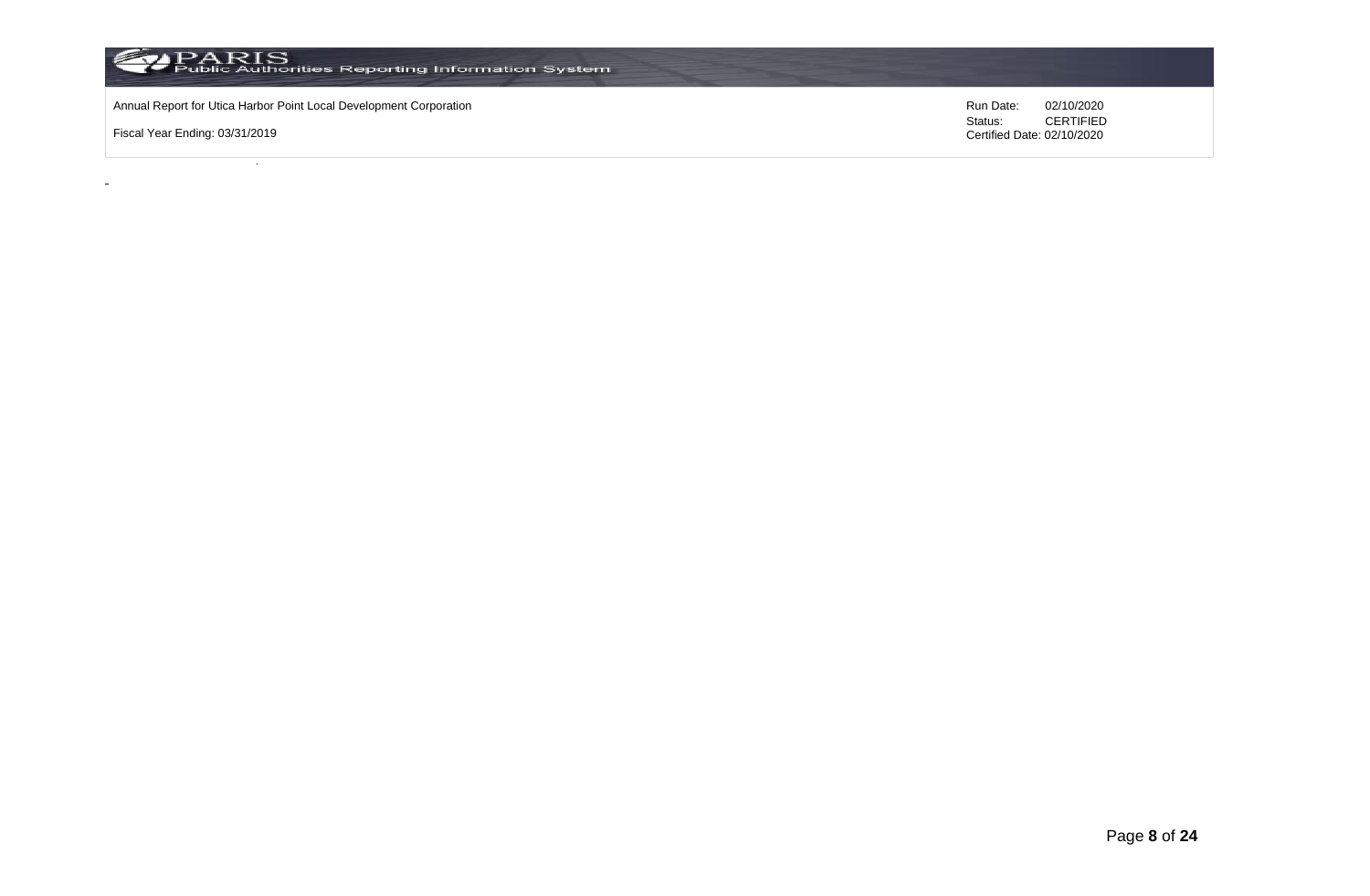

### **Staff Listing**

| <b>Name</b> | Title | Group | Department/       | <b>Union</b> | Bargaining Full Time/ Exempt Base |                  |                   | Actual            | Overtime       | <b>Performance Extra Pay</b> | Other                                 | Total     | Individual           | If yes, Is |
|-------------|-------|-------|-------------------|--------------|-----------------------------------|------------------|-------------------|-------------------|----------------|------------------------------|---------------------------------------|-----------|----------------------|------------|
|             |       |       | <b>Subsidiary</b> | Name         | Unit                              | <b>Part Time</b> | <b>Annualized</b> | salary paid       | <b>paid by</b> | <b>Bonus</b>                 | Compensati Compensatialso paid by the |           |                      |            |
|             |       |       |                   |              |                                   |                  | <b>Salary</b>     | to the            | Authority      |                              | lon/Allowanc lion                     |           | paid another         | payment    |
|             |       |       |                   |              |                                   |                  |                   | <b>Individual</b> |                |                              | es/Adjustme by                        |           | entity to            | made by a  |
|             |       |       |                   |              |                                   |                  |                   |                   |                |                              | nts                                   | Authoritv | berform the State or |            |
|             |       |       |                   |              |                                   |                  |                   |                   |                |                              |                                       |           | work of the llocal   |            |
|             |       |       |                   |              |                                   |                  |                   |                   |                |                              |                                       |           | <b>Authority</b>     | qovernmel  |
|             |       |       |                   |              |                                   |                  |                   |                   |                |                              |                                       |           |                      |            |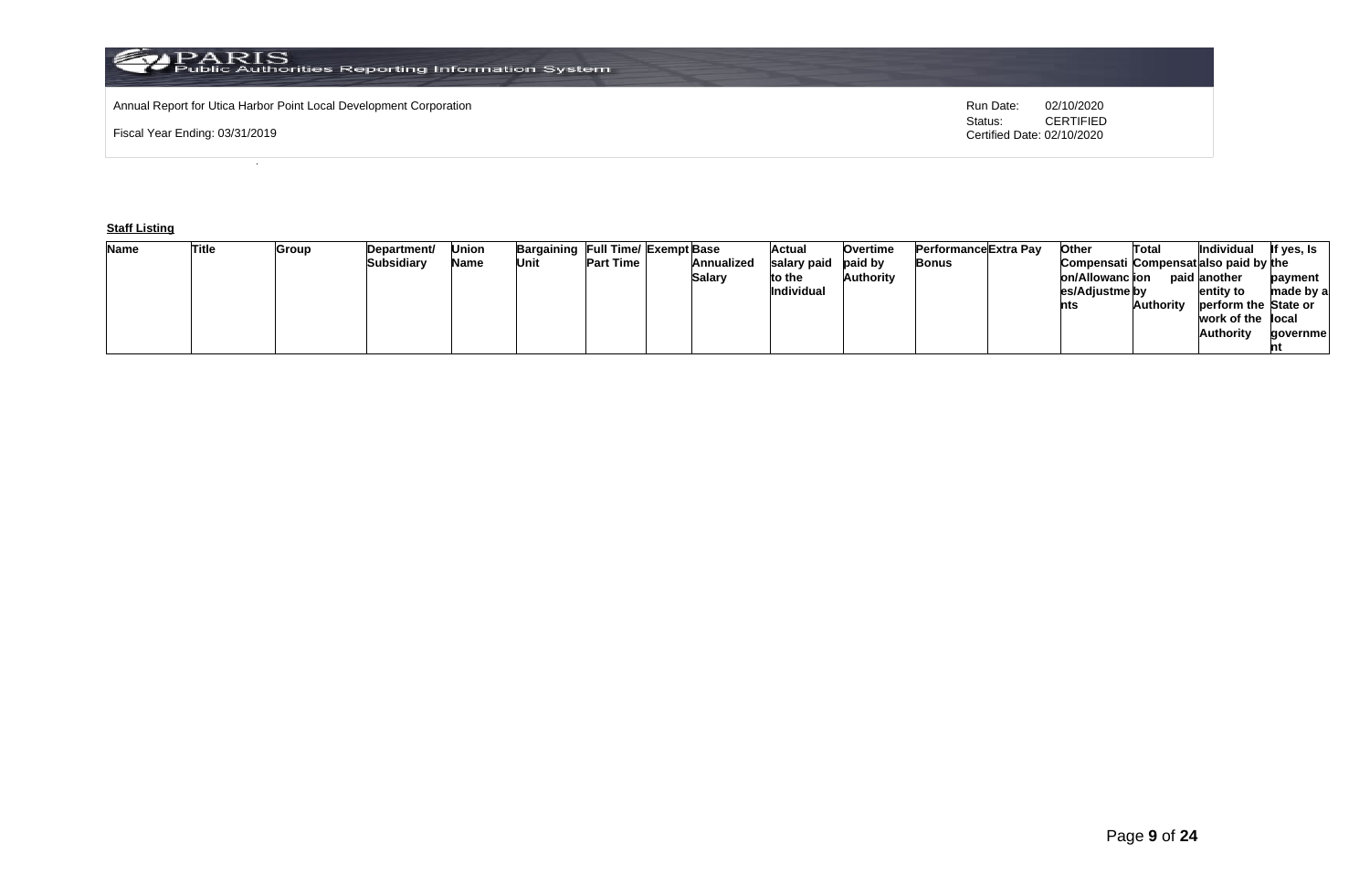| PARIS<br>Public Authorities Reporting Information System           |                                                           |
|--------------------------------------------------------------------|-----------------------------------------------------------|
| Annual Report for Utica Harbor Point Local Development Corporation | 02/10/2020<br>Run Date:                                   |
| Fiscal Year Ending: 03/31/2019                                     | <b>CERTIFIED</b><br>Status:<br>Certified Date: 02/10/2020 |

## **Benefit Information**

| affiliated<br>staff o<br>$+$<br>During the fiscal<br>the above<br>าฑทนค<br>the Authority cor<br>r anv oi<br>individuais en<br>ונזד עי<br>to dav<br>101111 <del>0</del><br>iloneg benems ion<br>1 Y U<br>.<br>With the<br>Authority?<br>uthori<br>.v atte<br>∴ ייטו בווסו∨וסטו forr^ |  |
|-------------------------------------------------------------------------------------------------------------------------------------------------------------------------------------------------------------------------------------------------------------------------------------|--|
|-------------------------------------------------------------------------------------------------------------------------------------------------------------------------------------------------------------------------------------------------------------------------------------|--|

# **Board Members**

| Name                            | <b>Title</b>                 | Severance<br>Package | Payment<br>for<br><b>Unused</b><br>Leave | Club<br><b>Member-</b><br>ships | Use of<br>Corporate<br>Credit<br>Cards | Personal<br>Loans | Auto | Transportation | <b>Housing</b><br>Allowance | Spousal /<br>Dependent<br>Life<br>Insurance | <b>Tuition</b><br>Assistance | <b>Multi-Year</b><br><b>Employment</b> | None of<br>these<br><b>Benefits</b> | Other |
|---------------------------------|------------------------------|----------------------|------------------------------------------|---------------------------------|----------------------------------------|-------------------|------|----------------|-----------------------------|---------------------------------------------|------------------------------|----------------------------------------|-------------------------------------|-------|
| Benedetto,<br>Diane             | Board of<br>Directors        |                      |                                          |                                 |                                        |                   |      |                |                             |                                             |                              |                                        | X                                   |       |
| Brodock,<br>Barb                | Board of<br>Directors        |                      |                                          |                                 |                                        |                   |      |                |                             |                                             |                              |                                        | X                                   |       |
| Brown-<br>DePass,<br>Mary       | Board of<br>Directors        |                      |                                          |                                 |                                        |                   |      |                |                             |                                             |                              |                                        | Χ                                   |       |
| Colosimo-<br>Testa,<br>Samantha | Board of<br><b>Directors</b> |                      |                                          |                                 |                                        |                   |      |                |                             |                                             |                              |                                        | X                                   |       |
| Dimeo,<br>Steve                 | Board of<br>Directors        |                      |                                          |                                 |                                        |                   |      |                |                             |                                             |                              |                                        | X                                   |       |
| Ervin, Evon                     | Board of<br>Directors        |                      |                                          |                                 |                                        |                   |      |                |                             |                                             |                              |                                        | X                                   |       |
| Gilroy, Jr.,<br>Vincent J       | Board of<br>Directors        |                      |                                          |                                 |                                        |                   |      |                |                             |                                             |                              |                                        | X                                   |       |
| LoMedico,<br>Jack               | Board of<br>Directors        |                      |                                          |                                 |                                        |                   |      |                |                             |                                             |                              |                                        | X                                   |       |
| Pezzolanella,<br>Mike           | Board of<br>Directors        |                      |                                          |                                 |                                        |                   |      |                |                             |                                             |                              |                                        | X                                   |       |
| Thomas,<br>Brian                | Board of<br>Directors        |                      |                                          |                                 |                                        |                   |      |                |                             |                                             |                              |                                        | X                                   |       |

**Staff**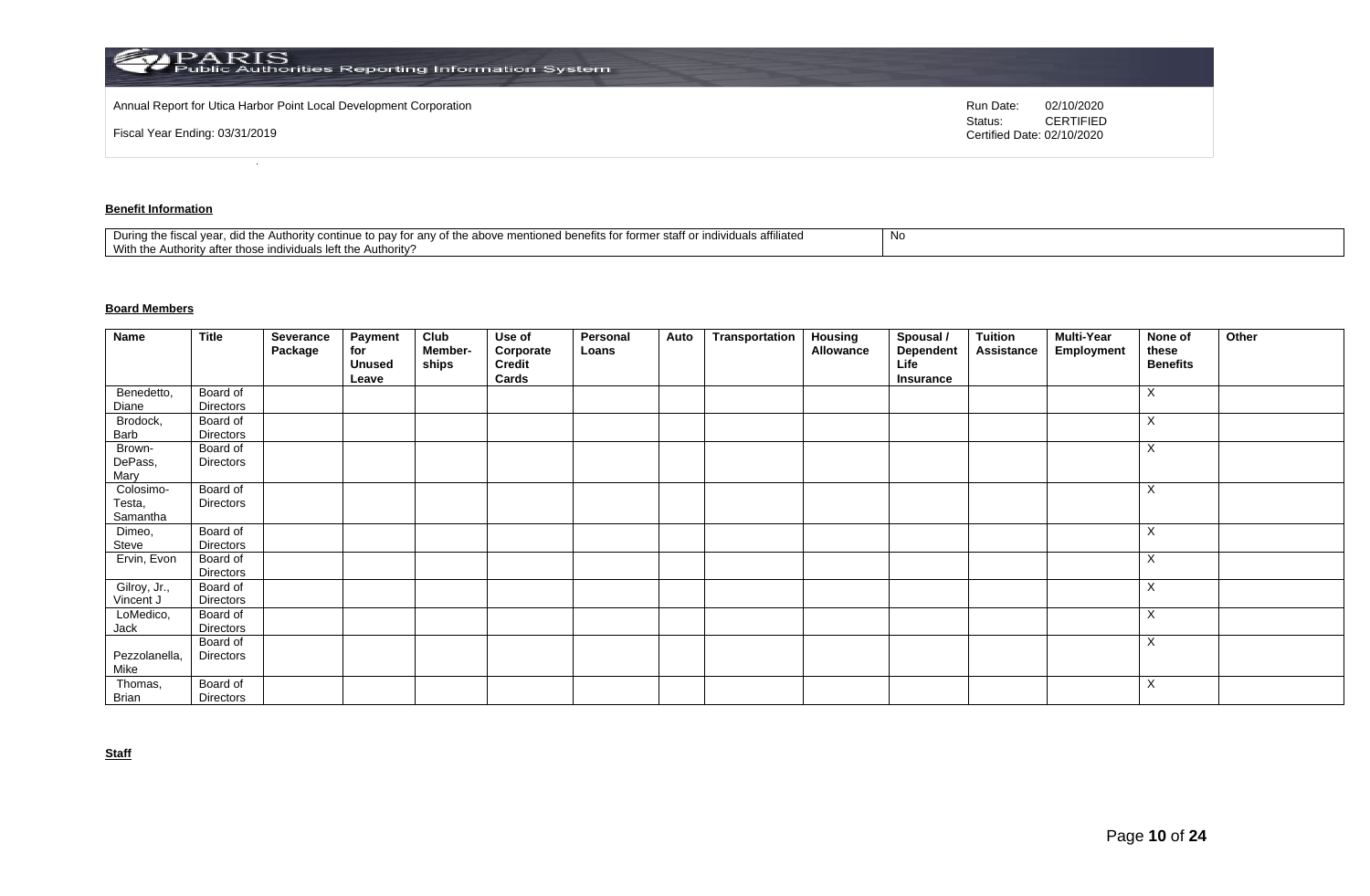

Annual Report for Utica Harbor Point Local Development Corporation **Run Date:** 02/10/2020 Run Date: 02/10/2020

Fiscal Year Ending: 03/31/2019

Status: **CERTIFIED** Certified Date: 02/10/2020

| Name | Title | <b>Severance</b> | Payment       | Club          | Use of    | Persona | Auto | Transportation | Housina         | Spousal          | Tuition    | <b>Multi-Year</b> | None of         | Other |
|------|-------|------------------|---------------|---------------|-----------|---------|------|----------------|-----------------|------------------|------------|-------------------|-----------------|-------|
|      |       | Package          | for           | <b>Member</b> | Corporate | Loans   |      |                | <b>Allowanc</b> | Dependent        | Assistance | Employment        | these           |       |
|      |       |                  | <b>Unused</b> | ships         | Credit    |         |      |                |                 | Life             |            |                   | <b>Benefits</b> |       |
|      |       |                  | Leave         |               | Cards     |         |      |                |                 | <b>Insurance</b> |            |                   |                 |       |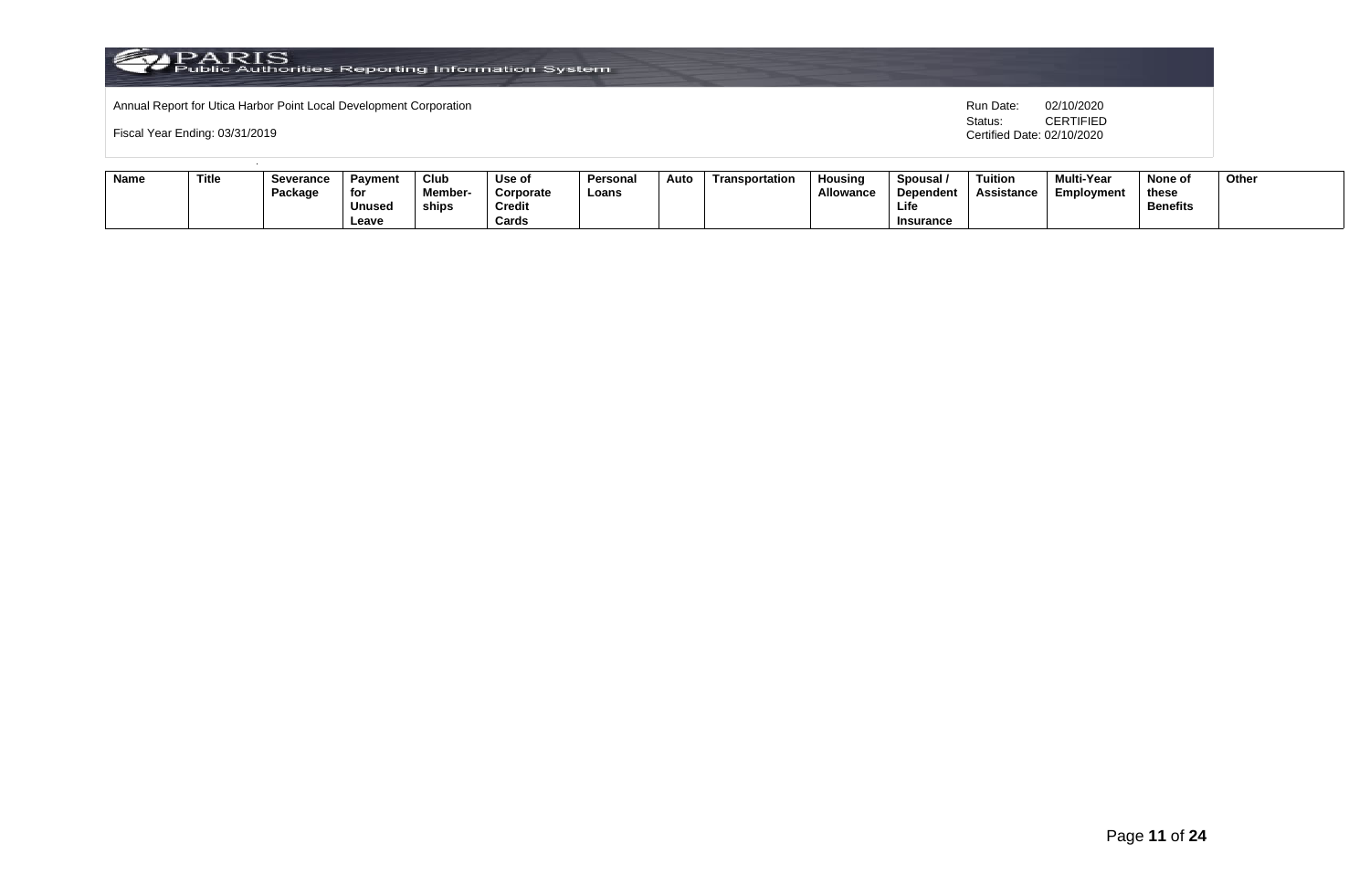| PARIS<br>Public Authorities Reporting Information System           |                                                        |
|--------------------------------------------------------------------|--------------------------------------------------------|
| Annual Report for Utica Harbor Point Local Development Corporation | 02/10/2020<br>Run Date:<br><b>CERTIFIED</b><br>Status: |
| Fiscal Year Ending: 03/31/2019                                     | Certified Date: 02/10/2020                             |
|                                                                    |                                                        |

## **Subsidiary/Component Unit Verification**

| Is the list of subsidiaries, as assembled by the Office of the State Comptroller, correct?                                            |      |
|---------------------------------------------------------------------------------------------------------------------------------------|------|
|                                                                                                                                       |      |
| Are there other subsidiaries or component units of the Authority that are active, not included in the PARIS reports submitted by this | - No |
| Authority and not independently filing reports in PARIS?                                                                              |      |

| Name of Subsidiary/Component Unit               | Status                             |  |  |  |  |  |  |  |  |
|-------------------------------------------------|------------------------------------|--|--|--|--|--|--|--|--|
| <b>Request Subsidiary/Component Unit Change</b> |                                    |  |  |  |  |  |  |  |  |
| Name of Subsidiary/Component Unit               | <b>Requested Changes</b><br>Status |  |  |  |  |  |  |  |  |
|                                                 |                                    |  |  |  |  |  |  |  |  |
| <b>Request Add Subsidiaries/Component Units</b> |                                    |  |  |  |  |  |  |  |  |

### **Request Delete Subsidiaries/Component Units**

| Name o<br>omponent Unit<br>. .<br><b>∍idiar</b> w‴<br><b>SUDSK</b> | tion Date<br>Termi | Reaso<br>mination<br>τοι | Proc.<br>. Docur<br>າent Name<br>natioi.<br>$\overline{a}$<br>ന |
|--------------------------------------------------------------------|--------------------|--------------------------|-----------------------------------------------------------------|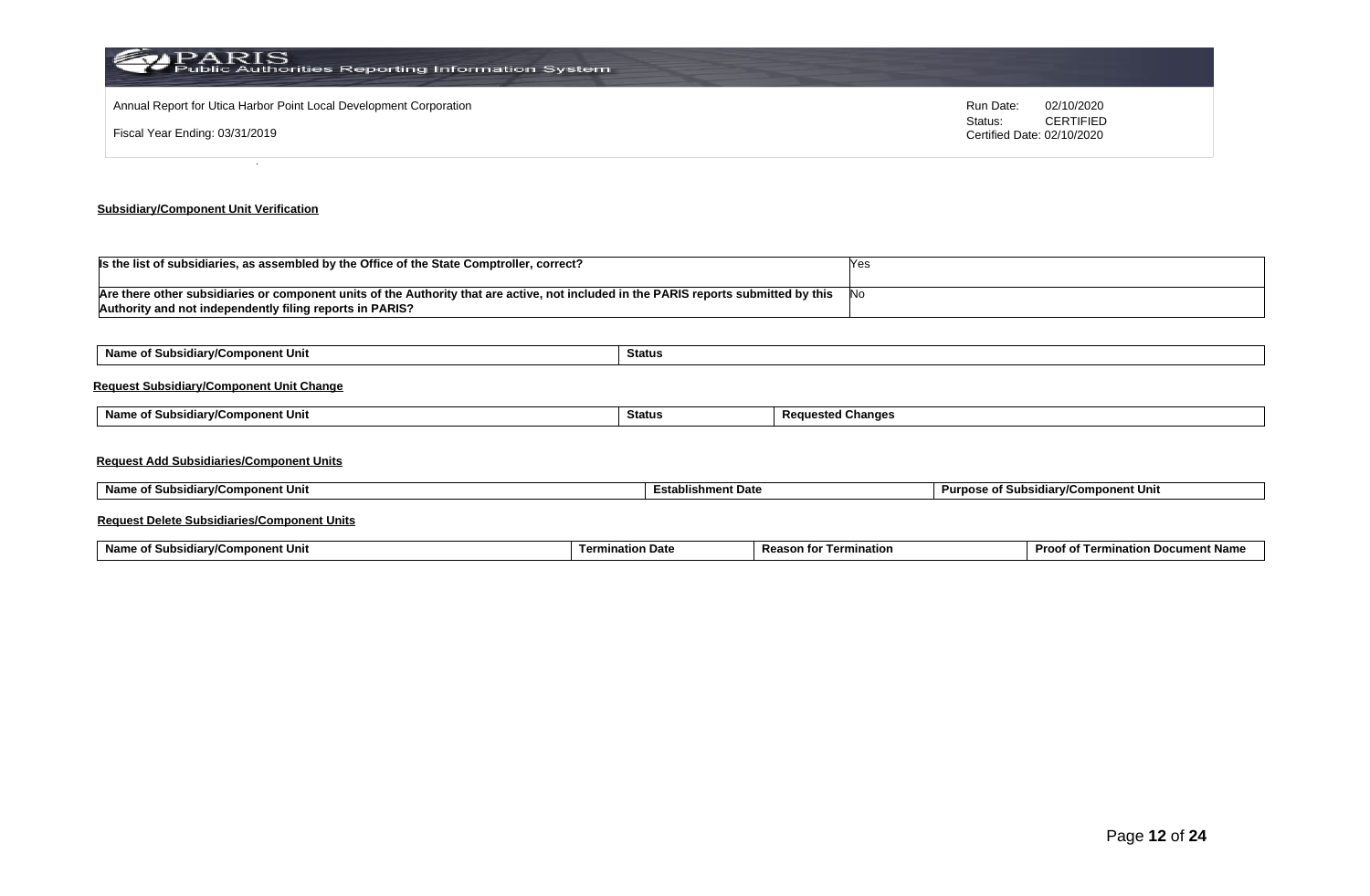

Annual Report for Utica Harbor Point Local Development Corporation **Run Date:** 02/10/2020 Run Date: 02/10/2020

Fiscal Year Ending: 03/31/2019

Status: **CERTIFIED** Certified Date: 02/10/2020

#### **Summary Financial Information**

| SUMMARY STATEMENT OF NET ASSETS |                                                    |                                        |                |
|---------------------------------|----------------------------------------------------|----------------------------------------|----------------|
|                                 |                                                    |                                        | Amount         |
| <b>Assets</b>                   |                                                    |                                        |                |
| <b>Current Assets</b>           |                                                    |                                        |                |
|                                 | Cash and cash equivalents                          |                                        | \$0.00         |
|                                 | Investments                                        |                                        | \$0.00         |
|                                 | Receivables, net                                   |                                        | \$0.00         |
|                                 | Other assets                                       |                                        | \$5,385.22     |
|                                 | <b>Total Current Assets</b>                        |                                        | \$5,385.22     |
| <b>Noncurrent Assets</b>        |                                                    |                                        |                |
|                                 | Restricted cash and investments                    |                                        | \$0.00         |
|                                 | Long-term receivables, net                         |                                        | \$0.00         |
|                                 | Other assets                                       |                                        | \$0.00         |
|                                 | <b>Capital Assets</b>                              |                                        |                |
|                                 |                                                    | Land and other nondepreciable property | \$0.00         |
|                                 |                                                    | <b>Buildings and equipment</b>         | \$0.00         |
|                                 |                                                    | Infrastructure                         | \$1,419,472.62 |
|                                 |                                                    | Accumulated depreciation               | \$0.00         |
|                                 |                                                    | <b>Net Capital Assets</b>              | \$1,419,472.62 |
|                                 | <b>Total Noncurrent Assets</b>                     |                                        | \$1,419,472.62 |
| <b>Total Assets</b>             |                                                    |                                        | \$1,424,857.84 |
| <b>Liabilities</b>              |                                                    |                                        |                |
| <b>Current Liabilities</b>      |                                                    |                                        |                |
|                                 | Accounts payable                                   |                                        | \$0.00         |
|                                 | Pension contribution payable                       |                                        | \$0.00         |
|                                 | Other post-employment benefits                     |                                        | \$0.00         |
|                                 | <b>Accrued liabilities</b>                         |                                        | \$0.00         |
|                                 | Deferred revenues                                  |                                        | \$0.00         |
|                                 | Bonds and notes payable                            |                                        | \$1,352,783.83 |
|                                 | Other long-term obligations due within one<br>year |                                        | \$0.00         |
|                                 | Total Current Liabilities                          |                                        | \$1,352,783.83 |
| <b>Noncurrent Liabilities</b>   |                                                    |                                        |                |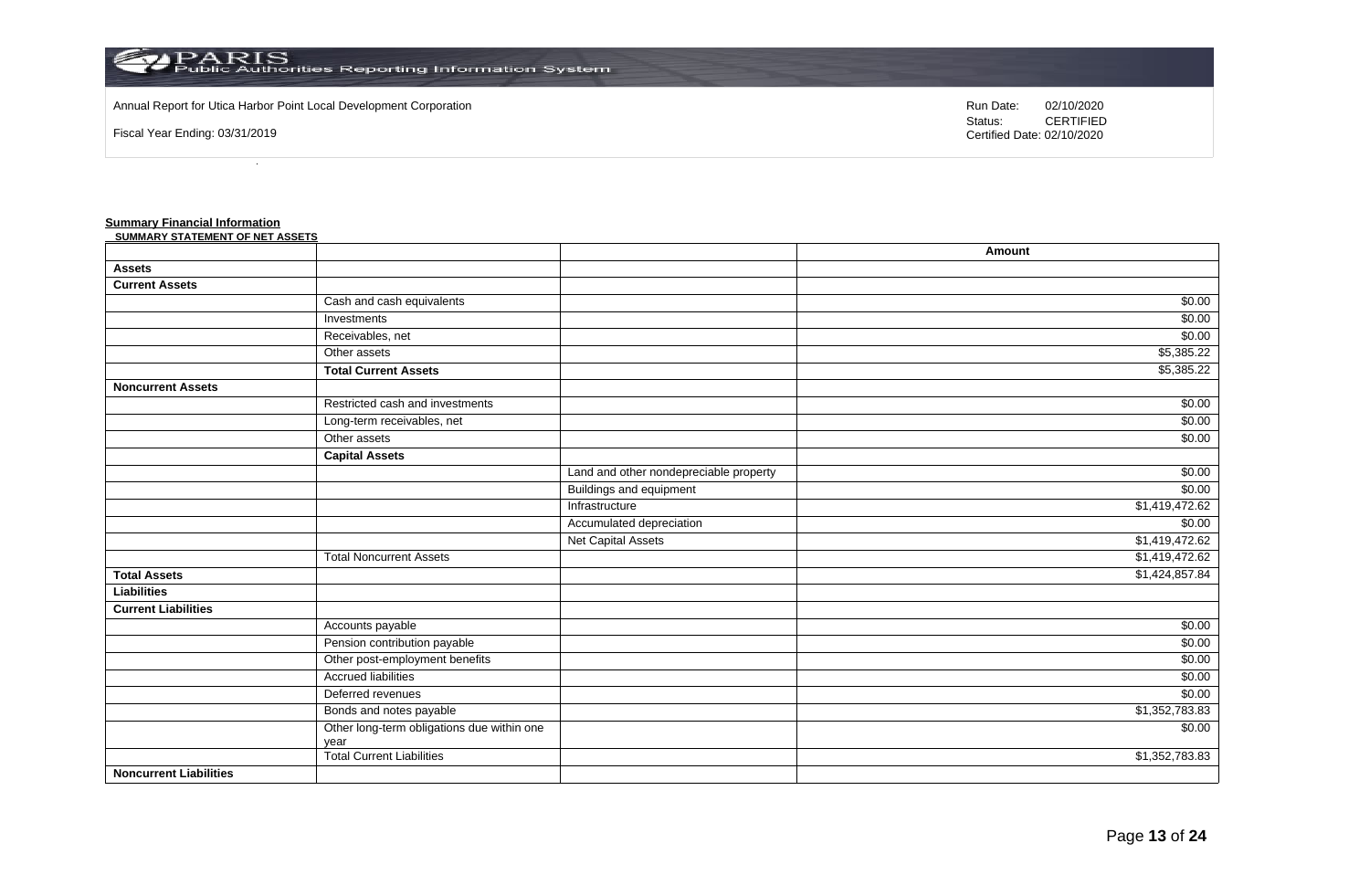### Annual Report for Utica Harbor Point Local Development Corporation **Run Date:** 02/10/2020 Run Date: 02/10/2020

Fiscal Year Ending: 03/31/2019

Status: **CERTIFIED** Certified Date: 02/10/2020

|                            | Pension contribution payable                       | \$0.00         |
|----------------------------|----------------------------------------------------|----------------|
|                            | Other post-employment benefits                     | \$0.00         |
|                            | Bonds and notes payable                            | \$0.00         |
|                            | Long Term Leases                                   | \$0.00         |
|                            | Other long-term obligations                        | \$0.00         |
|                            | <b>Total Noncurrent Liabilities</b>                | \$0.00         |
| <b>Total Liabilities</b>   |                                                    | \$1,352,783.83 |
| <b>Net Asset (Deficit)</b> |                                                    |                |
| <b>Net Assets</b>          |                                                    |                |
|                            | Invested in capital assets, net of related<br>debt | \$0.00         |
|                            | Restricted                                         | \$0.00         |
|                            | Unrestricted                                       | \$72,074.01    |
|                            | <b>Total Net Assets</b>                            | \$72,074.01    |

#### **SUMMARY STATEMENT OF REVENUE, EXPENSES AND CHANGES IN NET ASSETS**

|                                |                                 | Amount        |
|--------------------------------|---------------------------------|---------------|
| <b>Operating Revenues</b>      |                                 |               |
|                                | Charges for services            | \$0.00        |
|                                | Rental & financing income       | \$0.00        |
|                                | Other operating revenues        | \$0.00        |
|                                | <b>Total Operating Revenue</b>  | \$0.00        |
| <b>Operating Expenses</b>      |                                 |               |
|                                | Salaries and wages              | \$0.00        |
|                                | Other employee benefits         | \$0.00        |
|                                | Professional services contracts | \$13,432.92   |
|                                | Supplies and materials          | \$203.52      |
|                                | Depreciation & amortization     | \$0.00        |
|                                | Other operating expenses        | \$2,586.93    |
|                                | <b>Total Operating Expenses</b> | \$16,223.37   |
| <b>Operating Income (Loss)</b> |                                 | (\$16,223.37) |
| <b>Nonoperating Revenues</b>   |                                 |               |
|                                | Investment earnings             | \$0.00        |
|                                | State subsidies/grants          | \$129,663.86  |
|                                | Federal subsidies/grants        | \$0.00        |
|                                | Municipal subsidies/grants      | \$0.00        |
|                                | Public authority subsidies      | \$0.00        |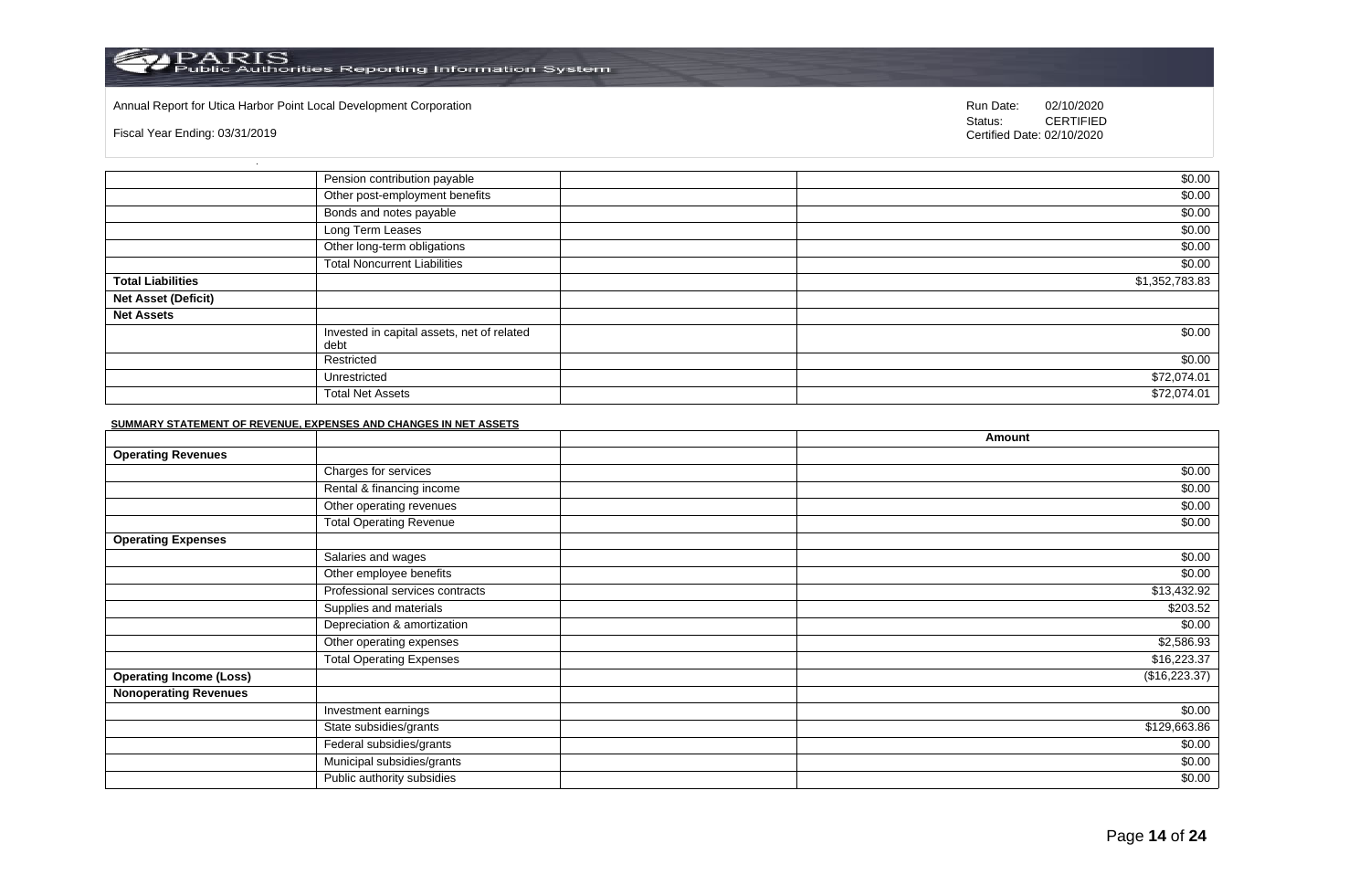

# Annual Report for Utica Harbor Point Local Development Corporation **Run Date:** 02/10/2020 Run Date: 02/10/2020

Fiscal Year Ending: 03/31/2019

Status: **CERTIFIED** Certified Date: 02/10/2020

|                                     | Other nonoperating revenues           | \$1,800.00   |
|-------------------------------------|---------------------------------------|--------------|
|                                     | <b>Total Nonoperating Revenue</b>     | \$131,463.86 |
| <b>Nonoperating Expenses</b>        |                                       |              |
|                                     | Interest and other financing charges  | \$28,378.62  |
|                                     | Subsidies to other public authorities | \$0.00       |
|                                     | Grants and donations                  | \$0.00       |
|                                     | Other nonoperating expenses           | \$14,787.86  |
|                                     | <b>Total Nonoperating Expenses</b>    | \$43,166.48  |
|                                     | Income (Loss) Before Contributions    | \$72,074.01  |
| <b>Capital Contributions</b>        |                                       | \$0.00       |
| Change in net assets                |                                       | \$72,074.01  |
| Net assets (deficit) beginning of   |                                       | \$0.00       |
| year                                |                                       |              |
| Other net assets changes            |                                       | \$0.00       |
| Net assets (deficit) at end of year |                                       | \$72,074.01  |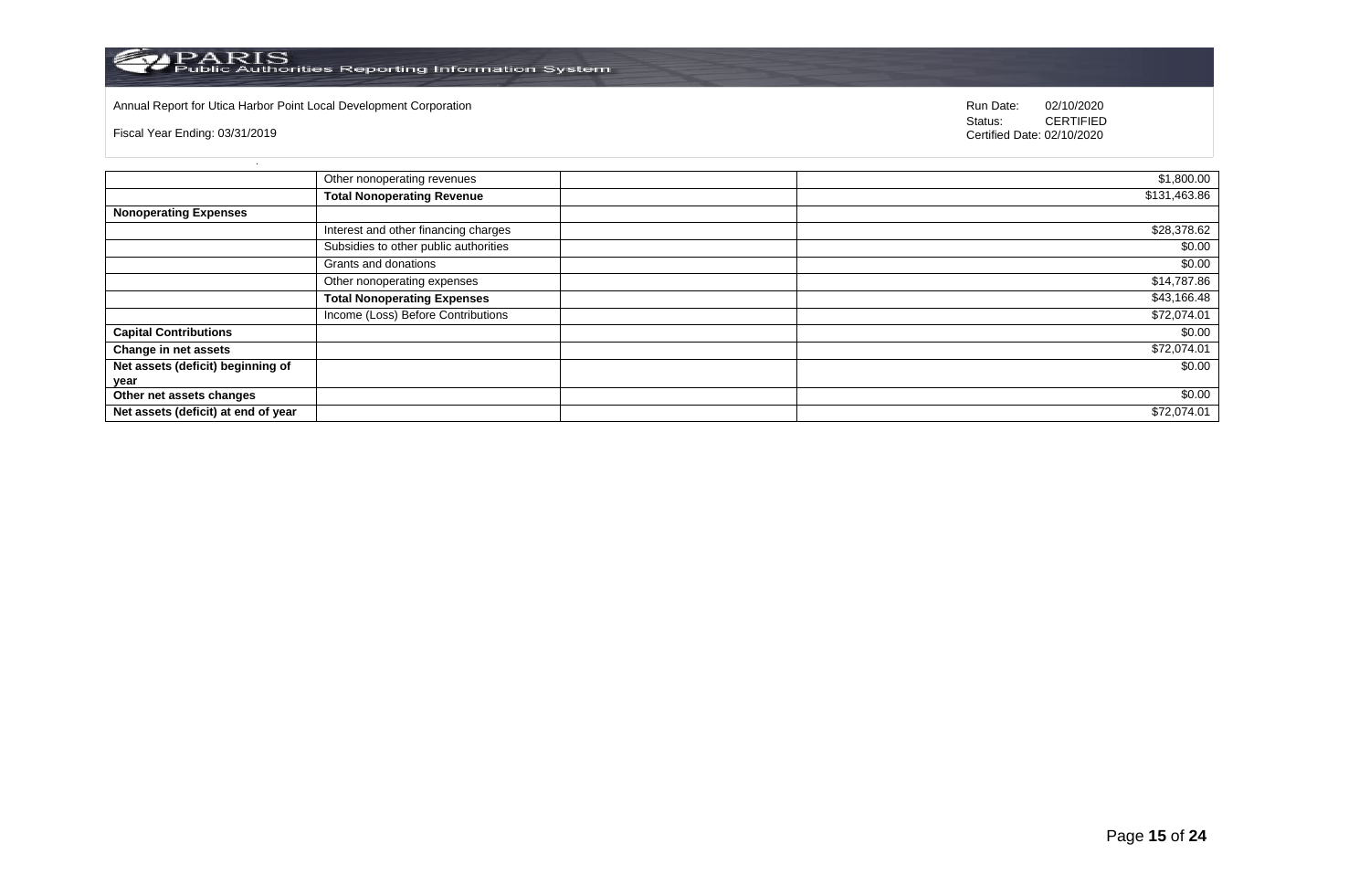

## **Current Debt**

| Question |                                                                                                                                                                                                                          | Response |
|----------|--------------------------------------------------------------------------------------------------------------------------------------------------------------------------------------------------------------------------|----------|
|          | — Did thr<br>he reportina period'<br>Authority have any<br>/ outstandıng debt.<br>$ \sim \sim \sim \sim \sim \sim $<br>$30h+$<br>ant during th<br>includina<br>$\sim$ $\sim$<br>.<br>conqui<br><b>GIIV</b><br><u>urs</u> | NΟ       |
|          | rting period<br>during the report<br>has the<br>a Authority issued any debt<br>vu.                                                                                                                                       |          |

## **New Debt Issuances**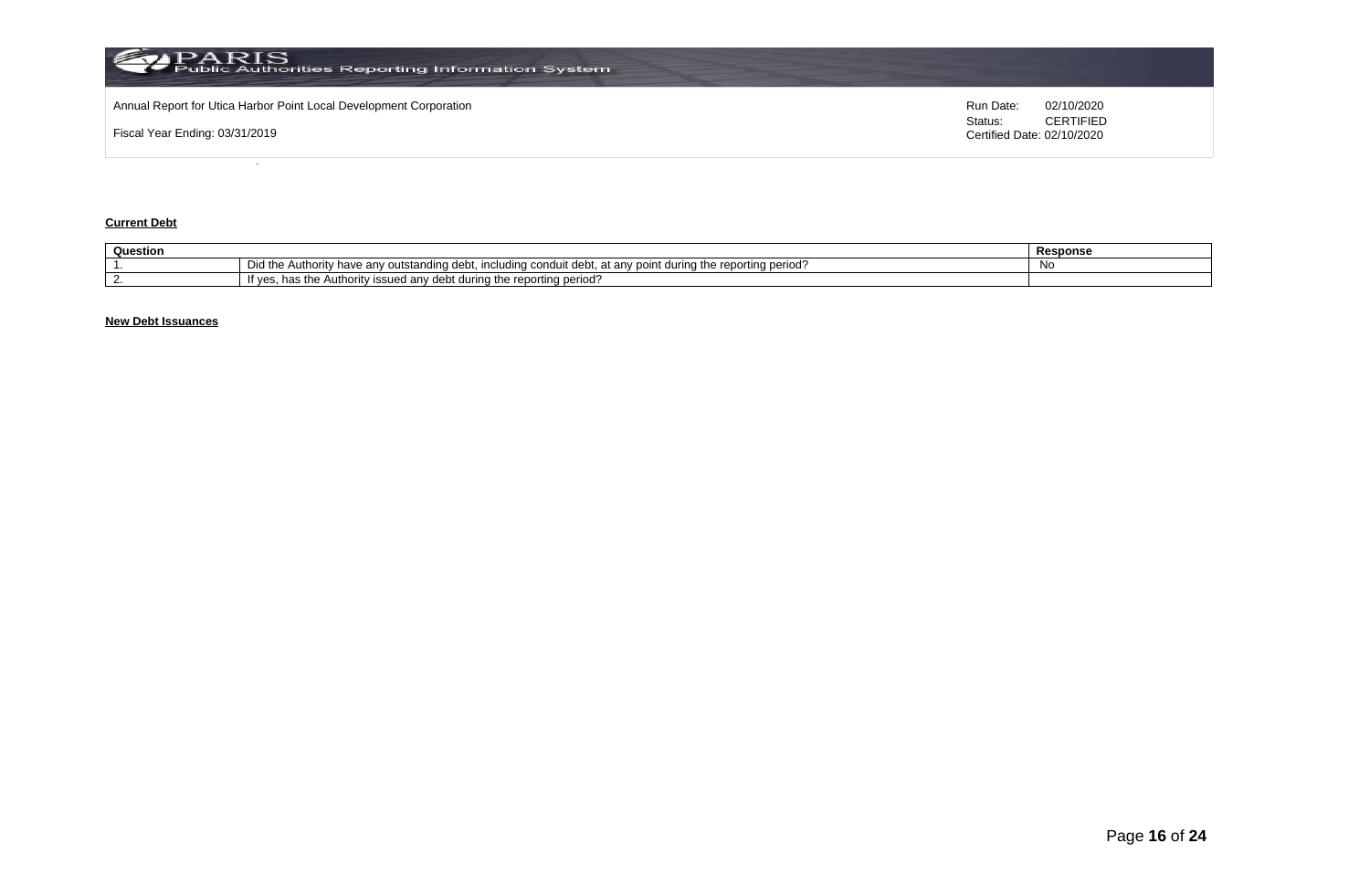

Annual Report for Utica Harbor Point Local Development Corporation **Run Date:** 02/10/2020

Fiscal Year Ending: 03/31/2019

Status: **CERTIFIED** Certified Date: 02/10/2020

## **Schedule of Authority Debt**

| <b>Type of Debt</b>                    |                                        |                                                    | <b>Statutory Authorization(\$)</b> | Outstanding Start of Fiscal New Debt Issuances(\$)<br>Year(\$) | Debt Retired (\$) | <b>Outstanding End of Fiscal</b><br>Year(\$) |
|----------------------------------------|----------------------------------------|----------------------------------------------------|------------------------------------|----------------------------------------------------------------|-------------------|----------------------------------------------|
| <b>State Obligation</b>                | <b>State Guaranteed</b>                |                                                    |                                    |                                                                |                   |                                              |
| <b>State Obligation</b>                | <b>State Supported</b>                 |                                                    |                                    |                                                                |                   |                                              |
| <b>State Obligation</b>                | <b>State Contingent Obligation</b>     |                                                    |                                    |                                                                |                   |                                              |
| <b>State Obligation</b>                | <b>State Moral Obligation</b>          |                                                    |                                    |                                                                |                   |                                              |
| Other State-Funded                     | Other State-Funded                     |                                                    |                                    |                                                                |                   |                                              |
| Authority Debt - General<br>Obligation | Authority Debt - General<br>Obligation |                                                    |                                    |                                                                |                   |                                              |
| Authority Debt - Revenue               | Authority Debt - Revenue               |                                                    |                                    |                                                                |                   |                                              |
| Authority Debt - Other                 | <b>Authority Debt - Other</b>          |                                                    |                                    |                                                                |                   |                                              |
| Conduit                                |                                        | <b>Conduit Debt</b>                                |                                    |                                                                |                   |                                              |
| Conduit                                |                                        | Conduit Debt - Pilot<br><b>Increment Financing</b> |                                    |                                                                |                   |                                              |
| <b>TOTALS</b>                          |                                        |                                                    |                                    |                                                                |                   |                                              |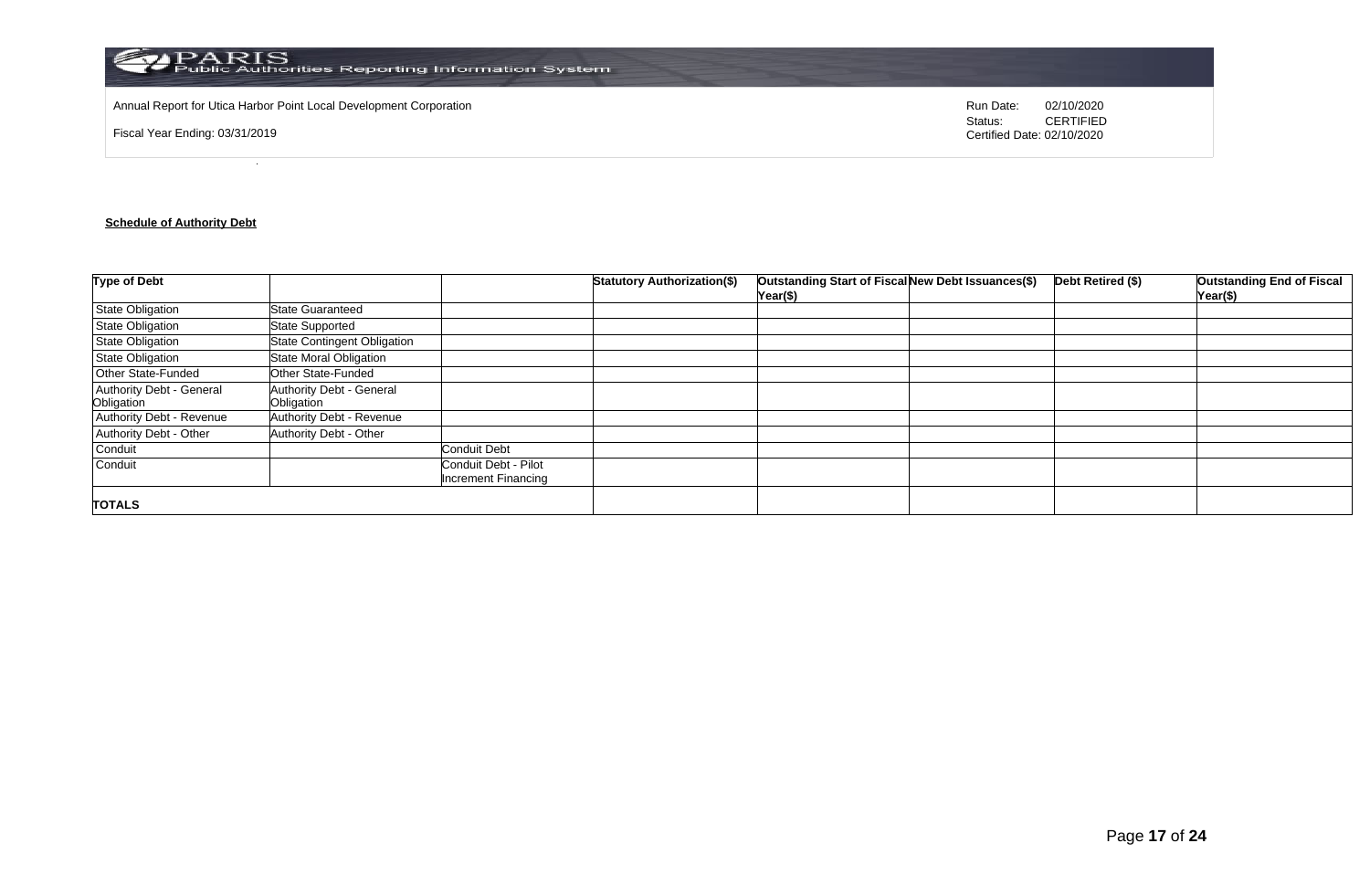

Annual Report for Utica Harbor Point Local Development Corporation **Run Date:** 02/10/2020

Fiscal Year Ending: 03/31/2019

 $\sim$ 

**Real Property Acquisition/Disposal List** 

| <b>Address Line1</b>                     | 306.20-1-11                                |
|------------------------------------------|--------------------------------------------|
| <b>Address Line2</b>                     |                                            |
| City                                     | <b>UTICA</b>                               |
| <b>State</b>                             | <b>NY</b>                                  |
| <b>Postal Code</b>                       | 13502                                      |
| Plus4                                    |                                            |
| <b>Province/Region</b>                   |                                            |
| Country                                  | <b>USA</b>                                 |
| <b>Property Description</b>              | Vacant Lot/Undeveloped Land                |
| <b>Estimated Fair Market Value</b>       | \$1,230,000.00                             |
| How was the Fair Market Value            | Appraisal                                  |
| Determined?                              |                                            |
| <b>Transaction Type</b>                  | <b>ACQUISITION</b>                         |
| If Other, Explain                        |                                            |
| <b>Transaction Date</b>                  | 6/20/2018                                  |
| <b>Purchase Sale Price</b>               | \$0.00                                     |
| Lease Data (If Applicable)               |                                            |
| Market Rate(\$/square foot)              |                                            |
| Lease Rate(\$/square foot)               |                                            |
| <b>Lease Period (months)</b>             |                                            |
| <b>Organization</b>                      | Utica Harbor Point Development Corporation |
| <b>Last Name</b>                         |                                            |
| <b>First Name</b>                        |                                            |
| <b>Address Line1</b>                     | 1 Kennedy Plaza                            |
| <b>Address Line2</b>                     |                                            |
| City                                     | <b>UTICA</b>                               |
| <b>State</b>                             | <b>NY</b>                                  |
| <b>Postal Code</b>                       | 13502                                      |
| Plus4                                    |                                            |
| <b>Province/Region</b>                   |                                            |
| Country                                  | <b>United States</b>                       |
| <b>Relation With Board member/senior</b> | No                                         |
| authority management?                    |                                            |

Status: **CERTIFIED** Certified Date: 02/10/2020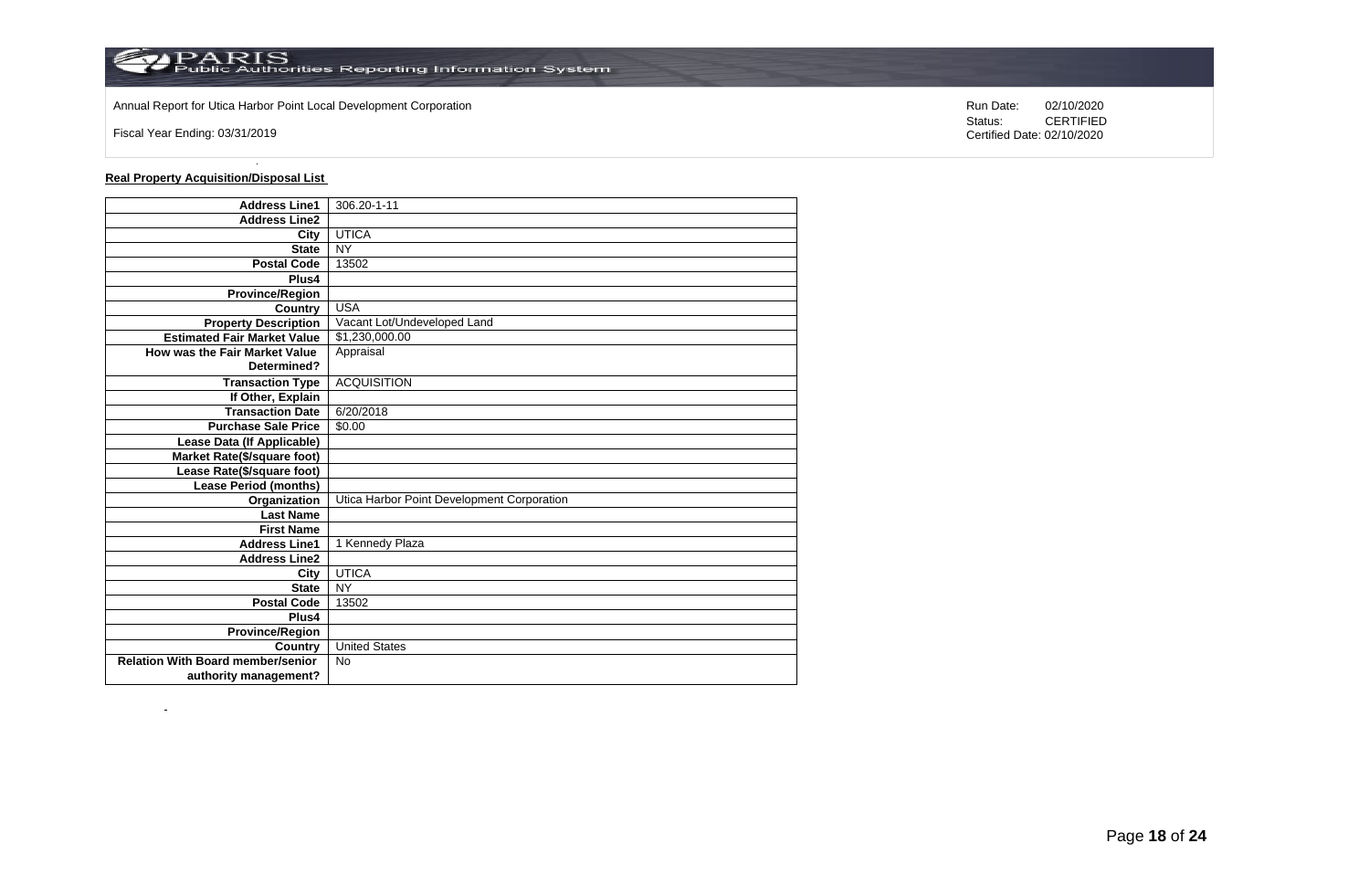

**Personal Property** 

This Authority has indicated that it had no personal property disposals during the reporting period.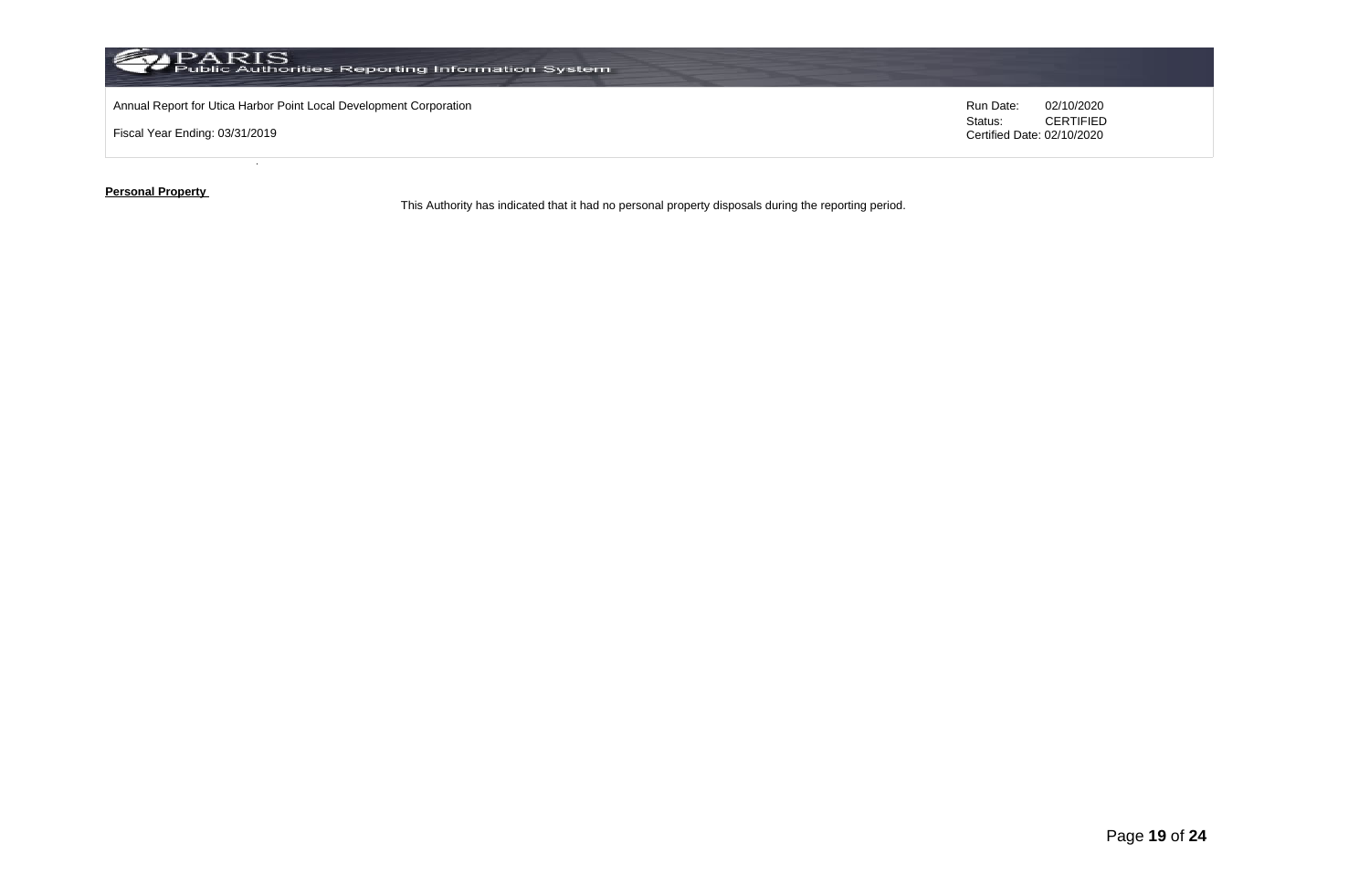

Annual Report for Utica Harbor Point Local Development Corporation **Run Date:** 02/10/2020 Run Date: 02/10/2020

Fiscal Year Ending: 03/31/2019

Status: **CERTIFIED** Certified Date: 02/10/2020

#### **Property Documents**

| Question |                                                                                                            | Response | URL (If Applicable) |
|----------|------------------------------------------------------------------------------------------------------------|----------|---------------------|
|          | In accordance with Section 2896(3) of PAL, the Authority is required to prepare a report at least annually | Yes      | www.citvofutica.com |
|          | of all real property of the Authority. Has this report been prepared?                                      |          |                     |
|          | Has the Authority prepared policies, procedures, or guidelines regarding the use, awarding, monitoring,    | Yes      | www.citvofutica.com |
|          | and reporting of contracts for the acquisition and disposal of property?                                   |          |                     |
|          | In accordance with Section 2896(1) of PAL, has the Authority named a contracting officer who shall be      | Yes      | N/A                 |
|          | responsible for the Authority's compliance with and enforcement of such quidelines?                        |          |                     |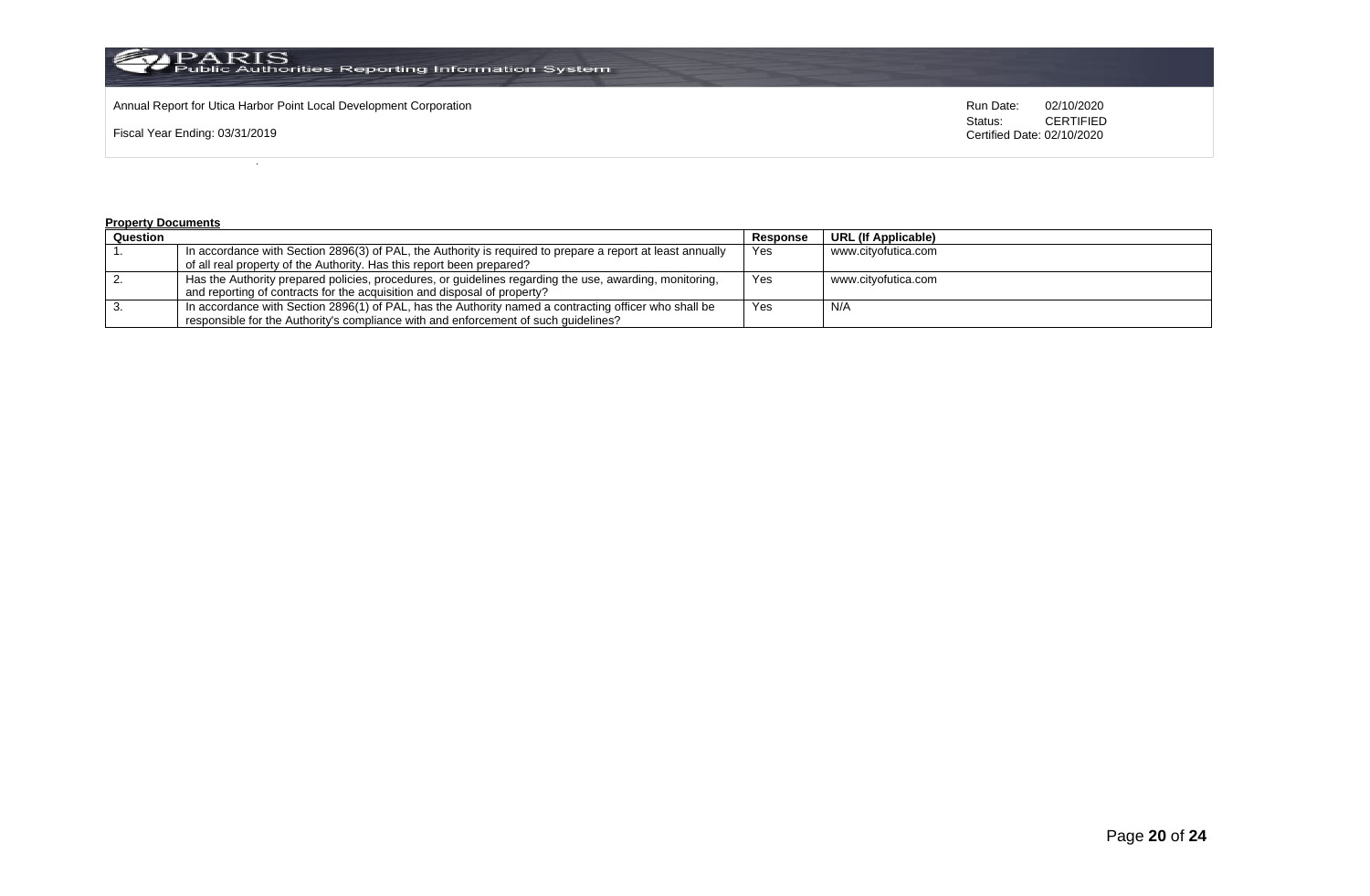

### **Grant Information**

This Authority has indicated that it did not award any grants during the reporting period.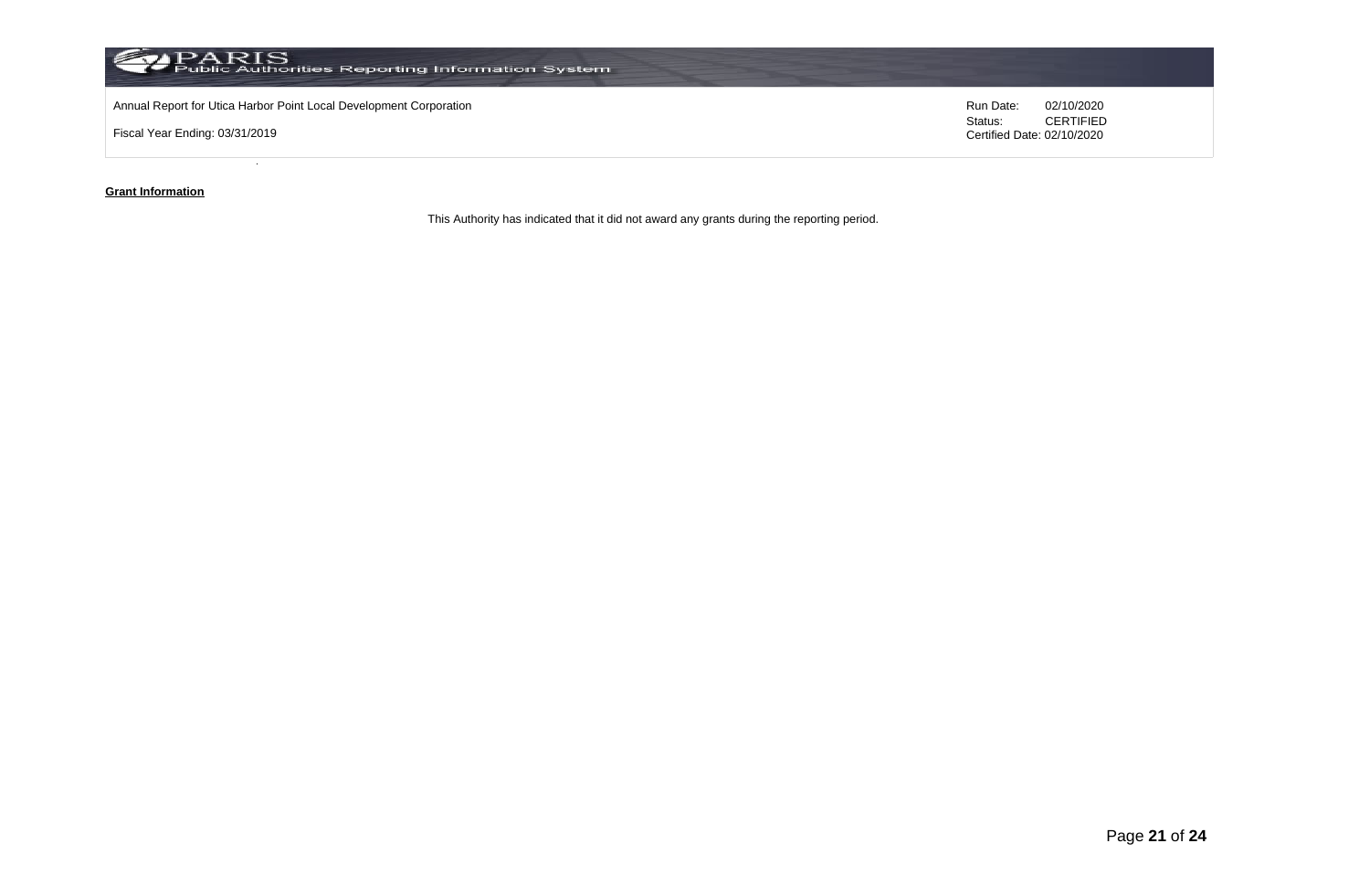

Annual Report for Utica Harbor Point Local Development Corporation **Run Date:** 02/10/2020 Run Date: 02/10/2020

Fiscal Year Ending: 03/31/2019

Status: **CERTIFIED** Certified Date: 02/10/2020

### **Loan Information**

| <b>Source of Loan Funds</b>   | Other                                         | <b>Original Amount of Loan</b>                             | \$1,870,000.00                                                            |
|-------------------------------|-----------------------------------------------|------------------------------------------------------------|---------------------------------------------------------------------------|
| <b>Name of Loan Recipient</b> | Utica Harbor Point Development<br>Corporation | Date Loan Awarded                                          | 2/16/2018                                                                 |
| <b>Address Line1</b>          | Kennedy Plaza                                 | Interest Rate (%)                                          | 5.5                                                                       |
| <b>Address Line2</b>          |                                               | Length of Loan(# of years to repay)                        |                                                                           |
| City                          | <b>UTICA</b>                                  | Amount of Loan Principal Repaid to Date                    | \$1,000,000.00                                                            |
| <b>State</b>                  | <b>NY</b>                                     | <b>Purpose of Loan</b>                                     | Land Acquisition/Development /Infrastructure Costs<br>(i.e., Water/Sewer) |
| <b>Postal Code</b>            | 13502                                         | Was the loan expected to result in new jobs being created? | No.                                                                       |
| Plus4                         |                                               | If Yes, how many jobs were planned to be created?          |                                                                           |
| <b>Province/Region</b>        |                                               | If Yes, how many jobs have been created to date?           |                                                                           |
| Country                       | <b>United States</b>                          | Have the terms of the loan been completed?                 | Yes                                                                       |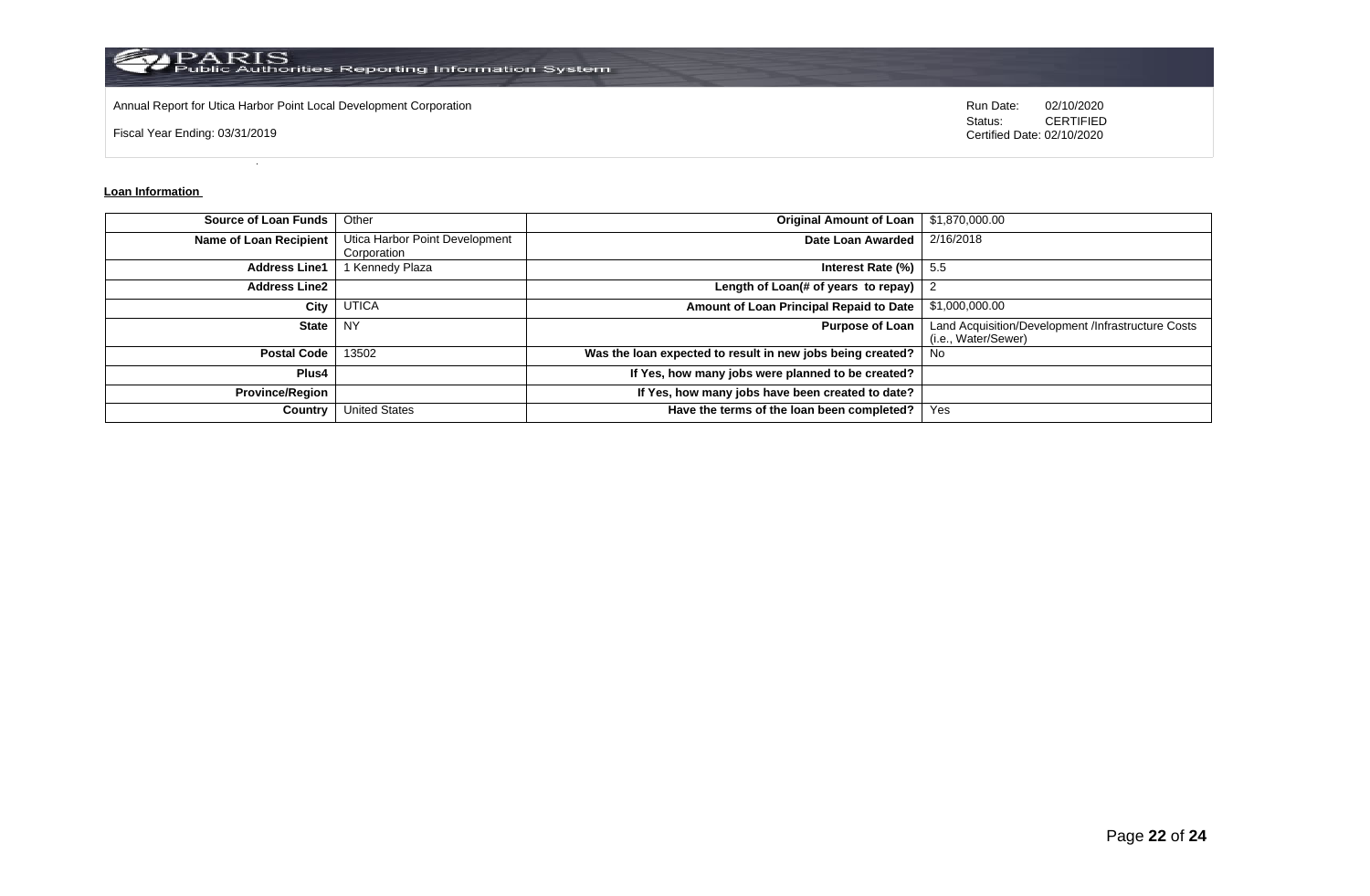

**Bond Information** 

This Authority has indicated that it did not have any outstanding bonds during the reporting period.